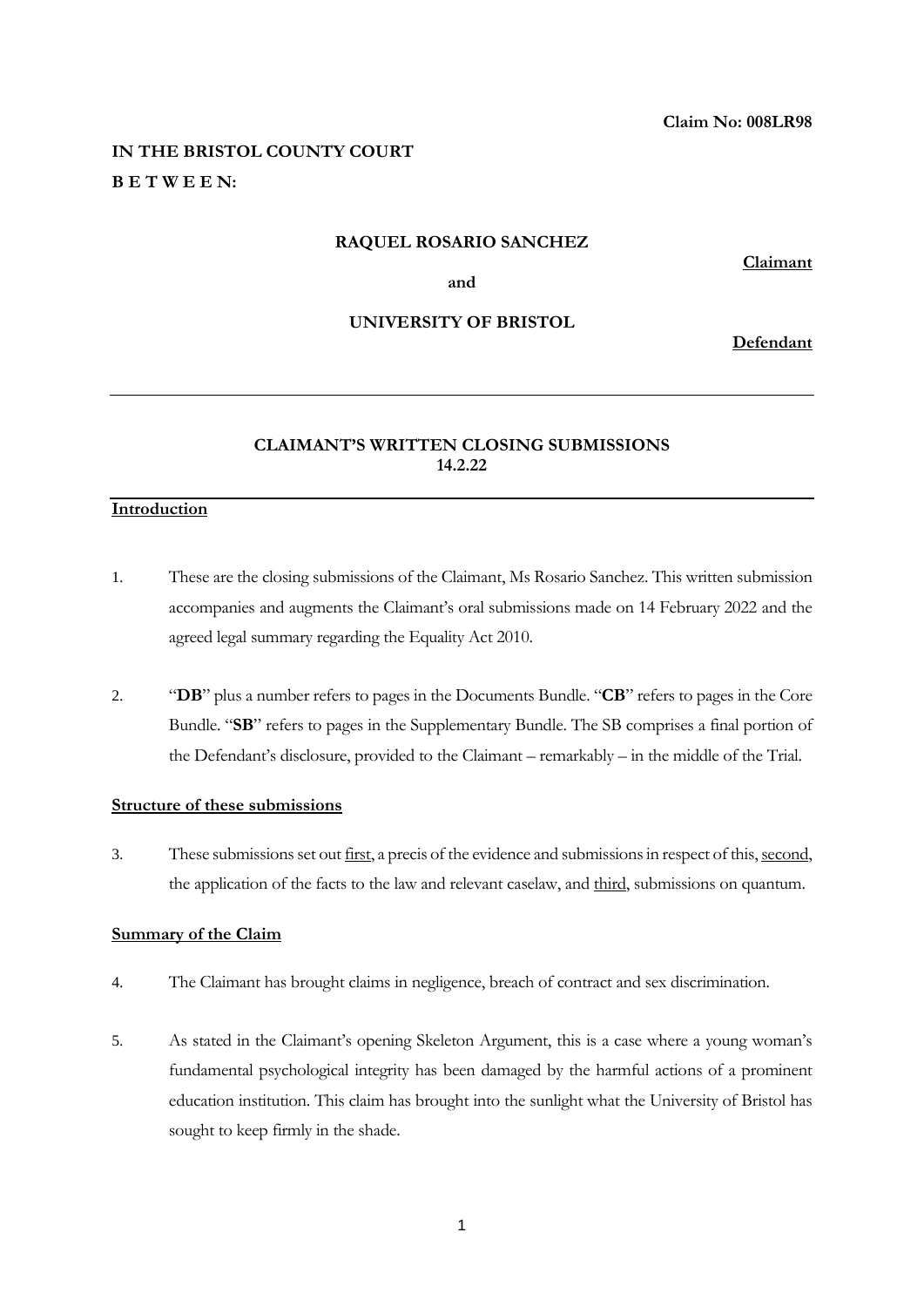6. The Claimant, a female PhD student, from the Dominican Republic, seeks vindication for the Defendant's enduring failures. She seeks recognition of the Defendant's failures to protect her as a female, international student, and women's rights activist. She seeks recognition of the Defendant's failure to recognise that she was harmed by the actions of its staff and students who sought to silence her. She seeks recognition that the Defendant has reneged on its promise *"to*  ensure any harassment or abuse directed towards you will cease as far as possible so that you are able to continue *working undisturbed on your PhD in the School."*<sup>1</sup> She seeks recognition that she did nothing wrong; she sought simply to speak out in valiant defence of women's sex-based rights.

# 7. It is put best by the Claimant, who she stated back in September 2019;

*"I want to start over so that I can live the life that I set out to live when I came to the UK in November 2017.1want to work with Emma and the rest of the women at the Centre for Gender and Violence Research. I want to be among the young women of Women Talk Back!, encouraging the next generation of feminist leaders. I want to be in Bristol writing, campaigning and organising events relating to the issues that I care about, and which are a part of my field. I want to do everything that my PhD in Social Policy states that I am*  expected to do, including engaging publicly on social policy issues relating to my academic work. But I don't *know how I can do any of that if my own institution says that "bullying, harassment and unacceptable behaviour" against me is allowed to develop unchecked, that its consequences are not taken I want to start over so that I can live the life that I set out to live when I came to the UK in November 2017. I want to work with Emma and the rest of the women at the Centre for Gender and Violence Research. I want to be among the young women of Women Talk Back!, encouraging the next generation of feminist leaders. I want to be in Bristol writing, campaigning and organising events relating to the issues that I care about, and which are a part of my field. I want to do everything that my PhD in Social Policy states that I am expected to do, including engaging publicly on social policy issues relating to my academic work. But I don't know how I can do any of that if my own institution says that "bullying, harassment and unacceptable behaviour" against me is allowed to develop unchecked, that its consequences are not taken seriously and therefore, that this behaviour is to be encouraged."<sup>2</sup>*

#### **Summary and submissions on the evidence**

#### *The Claimant's evidence*

- 8. The Claimant has produced a detailed and compelling witness statement.<sup>3</sup> In this statement she sets out the facts and evidence upon which she relies to demonstrate the Defendant's unlawful conduct.
- 9. The Claimant's witness statement is a harrowing and troubling read, documenting the harm done to her, as a woman, and to women like her.
- 10. The Claimant told this Court that she is an international student, from the Dominican Republic. Due to issues with her visa, she started her PhD at the University of Bristol late, causing her to

 $1$  DB - 130

<sup>2</sup> DB - 214

<sup>3</sup> CB - 156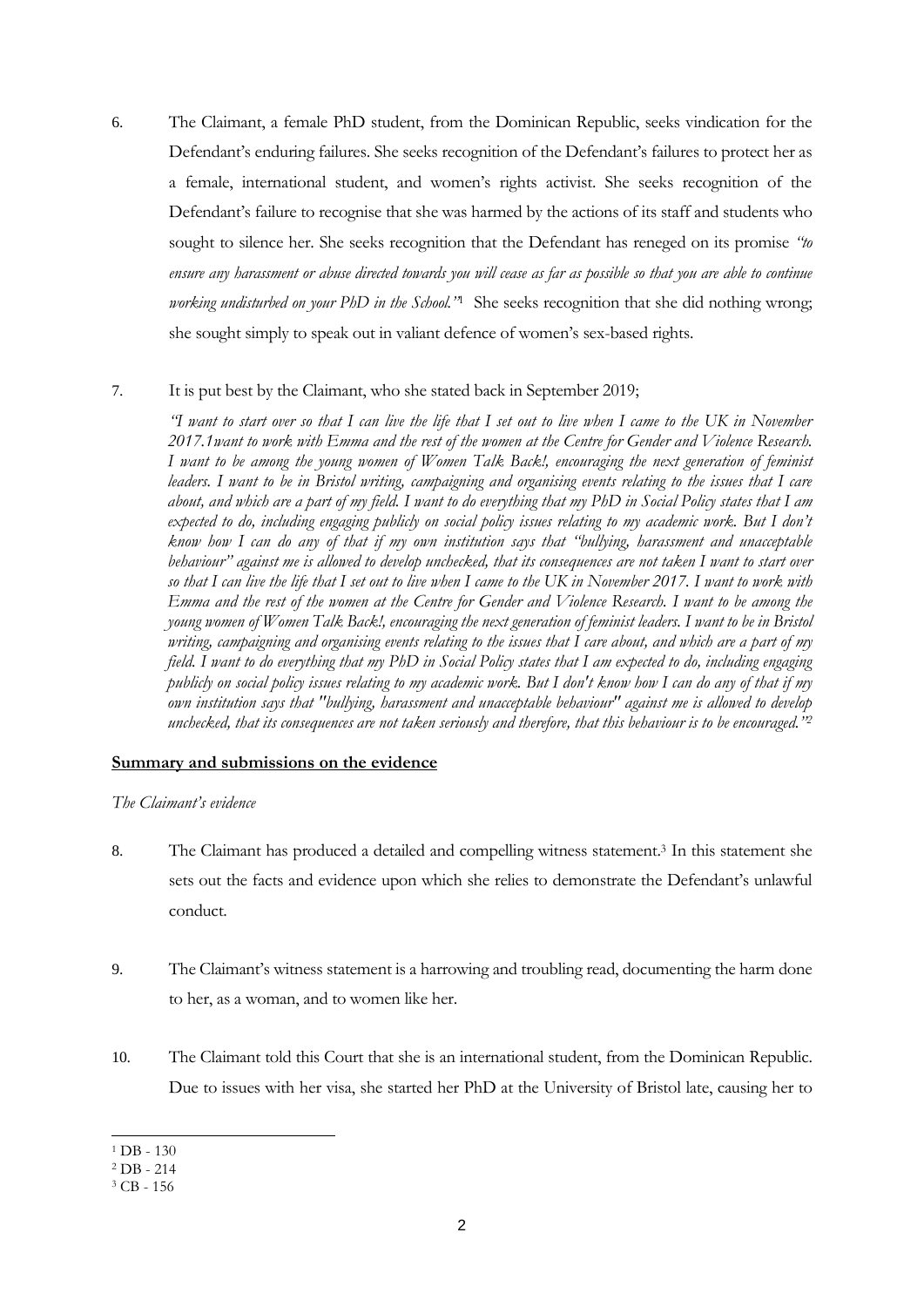be isolated from the outset. <sup>4</sup> The Claimant is only able to stay in the UK on a student visa. If her studies are suspended or terminated, she must leave the country.<sup>5</sup>

- 11. The Claimant's position as an international student is vulnerable, both in terms of her immigration status, and in navigating the bewildering and byzantine world of English university policies, practices, and procedures.
- 12. The Claimant's case, consistently and from the outset, has been that the Defendant failed to protect her from bullying and harassment.
- 13. The Defendant seems to accept that the conduct of University of Bristol student, AA, constituted bullying and harassment. The Defendant also appears to accept that the social media attacks and vilification she faced, including the use of targeted, misogynist, and violent language – such as the slur "*terf*"- were also bullying and harassment. <sup>6</sup>
- 14. The Claimant's witness statement details, at length, however, the University's own involvement in fuelling and presiding over that bullying and harassment.<sup>7</sup>
- 15. It is clear from the evidence that the University's own employees were even engaged from the outset. The Claimant submits that the Defendant would not have become so embroiled had it not considered itself responsible and entitled to become involved. Yet the Defendant continues to argue it does not have a duty of care towards the Claimant.
- 16. The Defendant's intervention is revealed in its correspondence from early 2018, when this all began. The Defendant immediately involved its public relations team in responding to the now infamous February 2018 WPUK event.<sup>8</sup> The University's staff, including the Defendant's Head of Media and Deputy Head of Communications, and the Equality Diversity and Inclusion Officer responded to the WPUK event negatively.<sup>9</sup> The Defendant's employees repeatedly copied in the student President of the LGBT+ Society into conversations about the event. This included correspondence with the Head of School for Policy Studies, the Policy Studies School Manager, the Head of Communications and Director of External Relations and the Head of Media and PR,

<sup>4</sup> Claimant witness statement, §20

<sup>5</sup> Claimant witness statement, §17

 $6$  DB – 311,  $$16$ , DB - 315,  $$29$ (c)

<sup>7</sup> Claimant witness statement, §25

<sup>8</sup> Claimant witness statement, §30

<sup>9</sup> Claimant witness statement, §29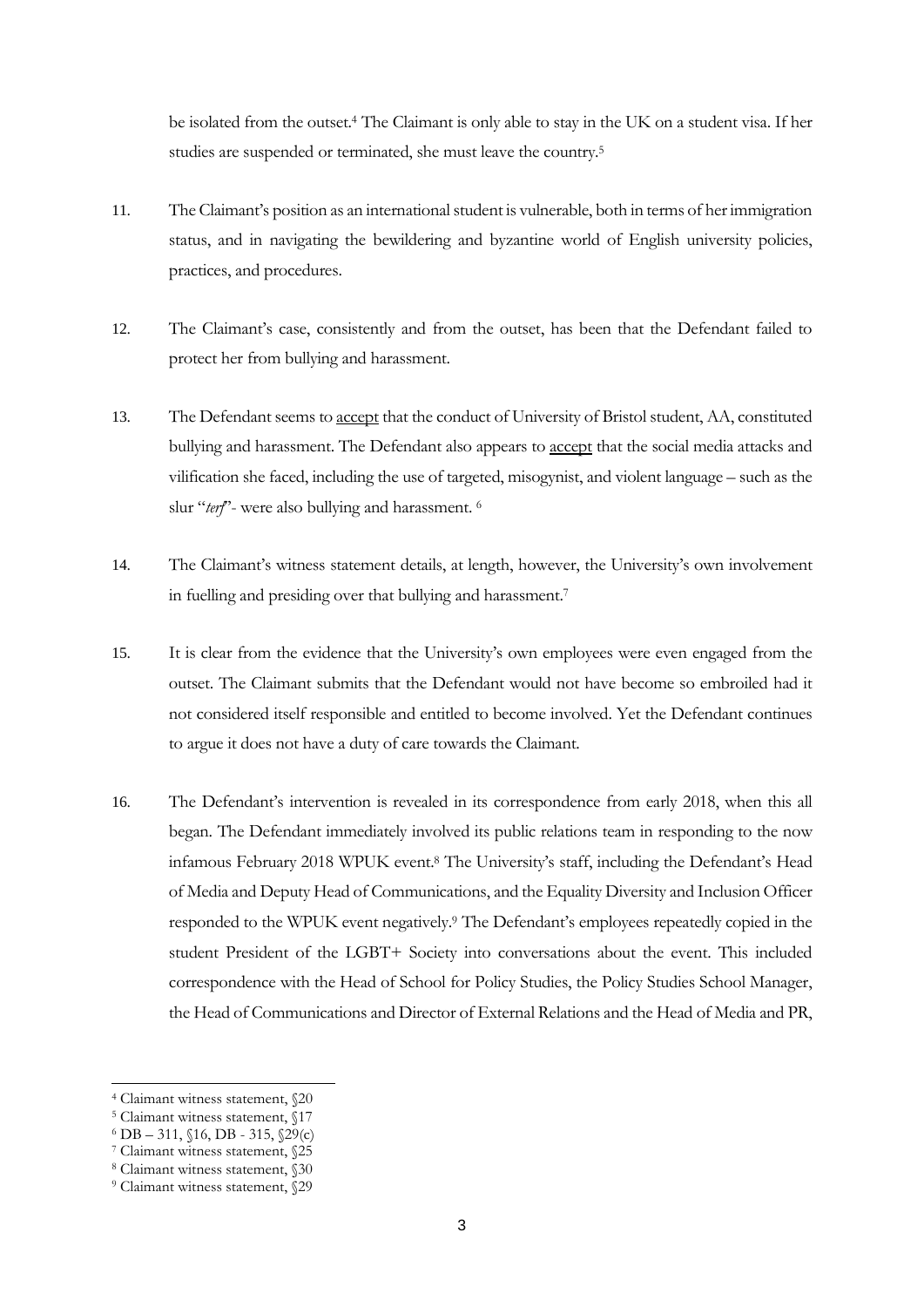and the University marketing team. 10

- 17. The email correspondence demonstrates that the President, who had been copied into much of the Defendant's internal correspondence, was working in tandem with trans activist students to cancel and condemn the WPUK event the Claimant was chairing.
- 18. Worse still, a male staff member at the Centre for Gender Violence Research edited and propagated the Open Letter.<sup>11</sup> He sent an email with the Open Letter to all members of the Centre for Gender and Violence Research; the Claimant's first introduction to her new colleagues. That Open Letter named and vilified the Claimant. It falsely denigrated her as a racist and a homophobe.
- 19. The Claimant gave evidence on 8 and 9 February 2022. The Claimant's oral evidence highlighted that:
	- 19.1 She had not been made aware of the reasons for AA being singled out for investigation. She was not made aware of the reasons AA's case was then terminated 18 months later.
	- 19.2 At times, the Claimant expressed she was grateful for the University's support. She acknowledged this during cross-examination. Nonetheless, the times she thanked the Defendant covered a period without any independent legal advice, and in the context of a new and bewildering University process. In oral evidence she explained that her gratitude principally related to the University finally getting on with it.
	- 19.3 The two years of counselling she was provided with was repetitive; she would repeat the same story of being unwell, her studies and her health being affected "*again and again*". But "*the source of the problem was not being addressed."*
	- 19.4 The pressure of what was happening to her caused her to mentally "*unravel*" by May 2019. She was so desperate for help, she spoke to the media, including the Sunday Times and the BBC's Today Programme.
	- 19.5 She carried on participating in her writing and events because she did not want to become "*catatonic*".
	- 19.6 She was pressured into accepting a suspension of her PhD, which jeopardised her immigration status. To date, there has been no explanation of why an extension was not

<sup>10</sup> Claimant witness statement, §32

<sup>&</sup>lt;sup>11</sup> Claimant witness statement, §35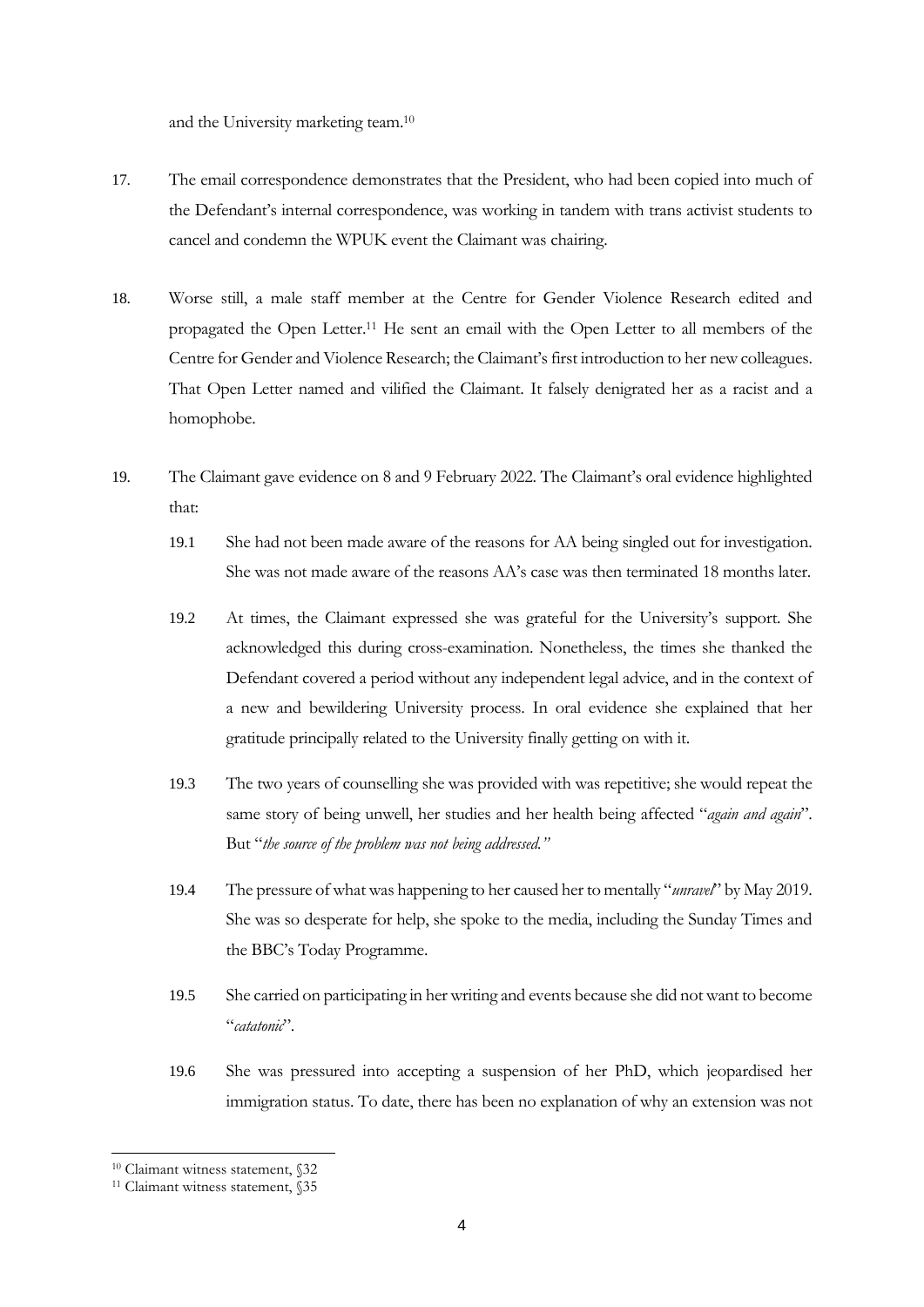offered instead at this time, based on written procedures in place that had been previously activated, without concern.

- 20. Dr Williamson also gave honest and compelling oral evidence on 8 February 2022.
- 21. Her witness statement contains detailed concerns about the University's approach, causing her to feel *"ashamed of the University*".<sup>12</sup> She sets out her view that the University were not "*dealing with it as they should have done*". In oral evidence she added that normally a suspension is a good idea but that it is less likely to be used where it has a disproportionate impact on students, such as with their finances. She explained that the "*reason*" for the suspension was punitive.
- 22. Dr Williamson resigned from the University earlier this year.

#### *The Defendant's evidence*

- 23. Mr Feeney, on behalf of the Defendant, accepted in cross-examination that:
	- 23.1 It was the University's responsibility to ensure that any harassment or bullying directed towards the Claimant would cease as far as possible. 13
	- 23.2 It was the University's responsibility to protect those who want to meet and speak freely about matters of concern to them.
	- 23.3 Policies and practices exist, that are created, enforced, and maintained by the University, to meet this aim. This includes the Acceptable Behaviour Policy, which covers bullying and harassment and discriminatory conduct.
	- 23.4 The WPUK event was about reform to the Gender Recognition Act 2004, and its interaction with the Equality Act 2010. Those who attended this event, and similar events are feminists and predominantly female. Those on the receiving end of trans-activism are women. The conduct and language used towards the Claimant, that expressed violence against women, arose from her being female. Campaigners for "*sex-based*" rights are predominantly women. <sup>14</sup>
	- 23.5 That Bristol University students were seeking to shut down events run by feminists

<sup>12</sup> CB – 139, para 46

<sup>13</sup> Oral evidence, 10 February 2022

<sup>&</sup>lt;sup>14</sup> Claimant's witness statement §8, and witness statements (unchallenged by the Defendant who did not cross-examine these witnesses) of Naomi Cunningham – CB – 144, Judith Green – CB – 147, Dr Nicola Williams CB – 152. The Defendant has produced no evidence to counter their evidence. The Claimant was not questioned either on the overwhelming evidence of a disproportionate impact on women.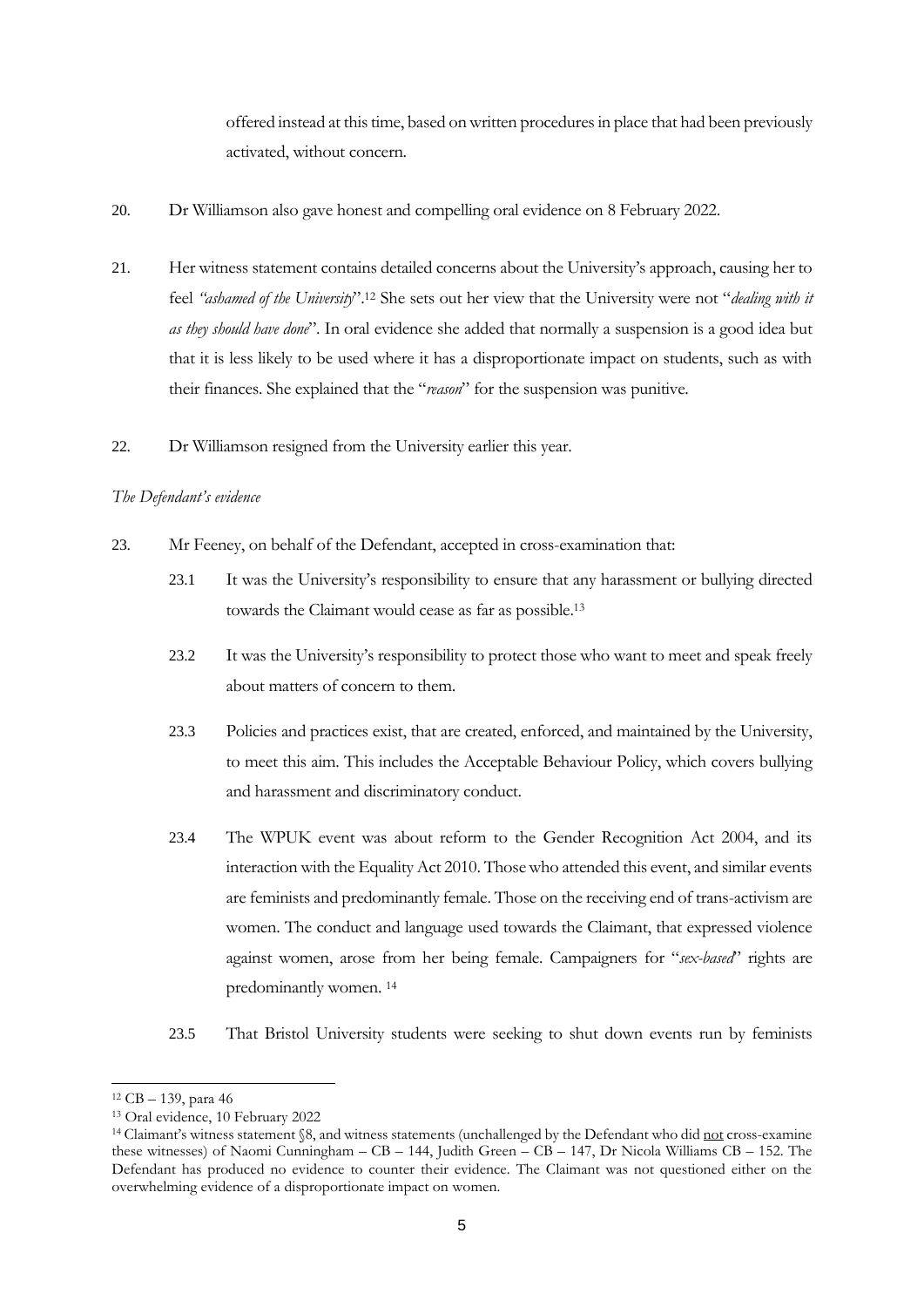sharing the Claimant's views. This included a motion to "*prevent future Trans-Exclusionary Radical Feminist – TERF – Groups from holding events at the university*". This motion was voted upon favourably by students and was in place for several months before being removed by the University Council.

- 23.6 There was evidence of a sustained hostile environment at the University. The footage of the masked protestors at the Jam Jar in April 2018 was hostile. He accepted that this would make the Claimant feel unpleasant. Mr Feeney described it as "*yobbish behaviour*".
- 23.7 AA was a transactivist. They sought to justify their conduct by referring to defending trans rights and freedom of speech relating to speaking about trans rights. This included AA's barrister raising their Article 10 rights at length in disciplinary proceedings against AA.
- 23.8 The Claimant brought a complaint on 1 February 2018. This complaint ticked all the boxes for investigation - against students, staff and other. The relationship between the complaints and disciplinary procedures was confusing (and the Defendant later recommended reviewing and clarifying the interaction between the two, in recognition of this) <sup>15</sup>. Mr Feeney accepted that Claimant did not understand it.
- 23.9 The Claimant's complaint was not actioned immediately. The initial advice to Legal Services was to take no action when the Claimant's complaint was first received [DB-194]. The University decided to use the Claimant's complaint instead as a "*learning opportunity",* rather than to properly address the Claimant's immediate and worrying concerns [DB-118]. It would have been clear that the Claimant was unhappy with the way the complaint was being dealt with by the University, from the outset [DB-117].
- 23.10 Instead, the Defendant still put out a public statement in February 2018. This statement referred to the pejorative Open Letter, which named and shamed the Claimant. That public statement accepts that the Open Letter caused others to "*fear that their own right to meet and speak freely about matters of concern to them is not protected by the University*".<sup>16</sup>
- 23.11 The Claimant was not warned until the morning of the first hearing (15 June 2018) that she would be questioned by a barrister instructed by AA. Mr Feeney accepted an obvious difference in style in such questioning between a regular student union representative or a friend, and a qualified public law barrister. The Claimant was not told of the representative's qualifications before the hearing. This was even though the Claimant had

<sup>15</sup> DB- 1268

 $16$  DB - 12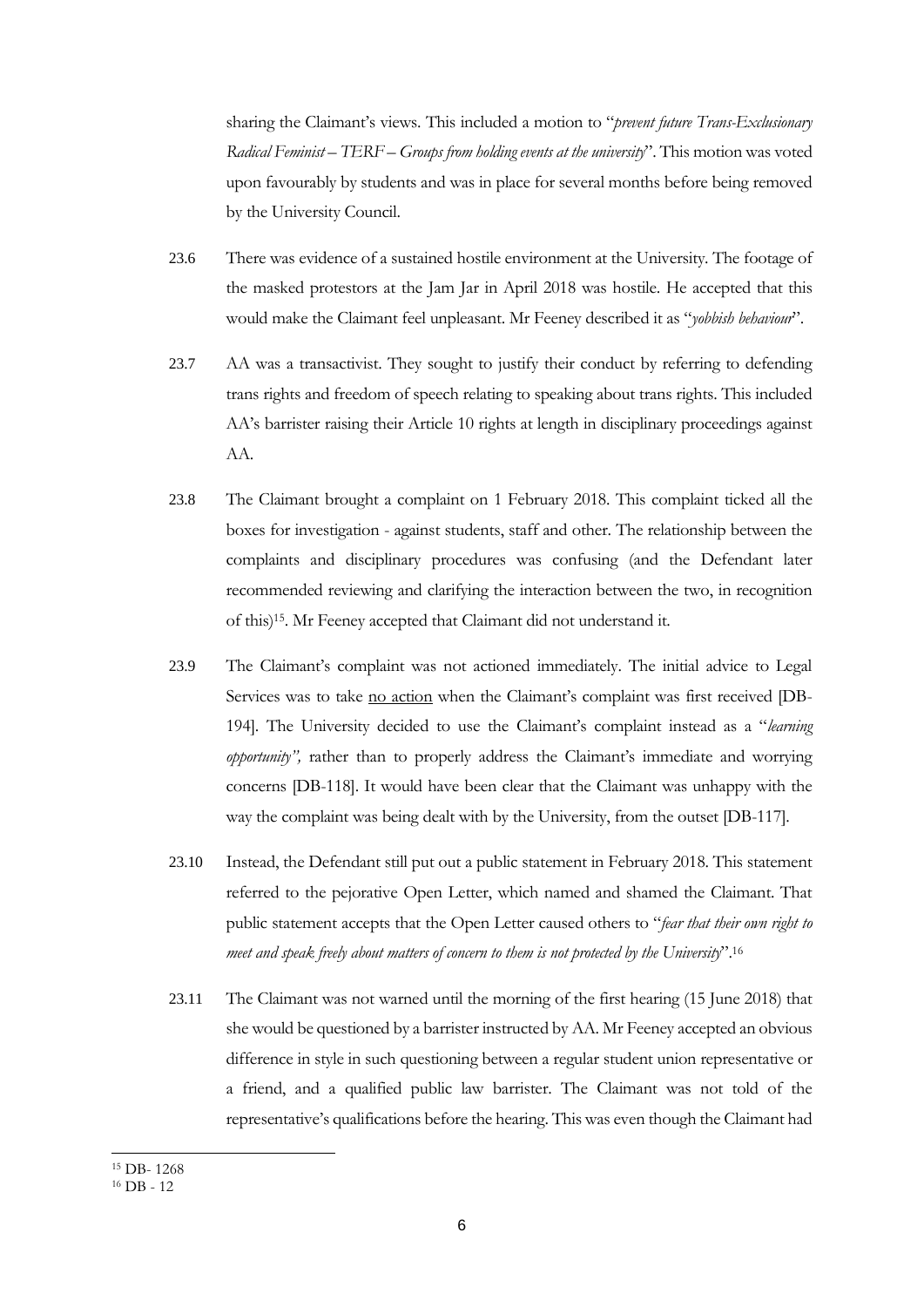already expressed reluctance and concern about giving evidence *in front of* a bully, AA.

- 23.12 The Claimant could have, in fact, attended that hearing by video and that this would have been more sensitive. Mr Feeney also accepted that it would have been difficult for the Claimant to be questioned right in front of AA, by a barrister. No special measures were put in place. The Claimant was cross-examined about her personal views.
- 23.13 AA's barrister made representations in respect of Article 10 (the right to freedom of expression) in the context of AA's trans activism. Advocating for trans rights was used as a defence to AA's conduct.
- 23.14 The protest outside the disciplinary proceedings could appear intimidating and worrying to those attending (also accepted by Ms Trescothick Martin).
- 23.15 Mr Feeney agreed he had met with the Director of Sari, Prof Canagarajah, the Chair of the Equality, Diversity and Inclusion Steering group sometime after the hearing on 15 June 2018.<sup>17</sup> He recalled issues raised about continuing proceedings against AA and that this was raised on the basis of perceived discrimination, transgender issues and freedom of speech.<sup>18</sup> The Claimant submits this is further evidence of the pressure to drop the proceedings against AA because they were a transactivist.
- 23.16 That no explanation is given by anyone for the delay between June 2018 and October 2018 for the Committee's decision to proceed with 4 out of 6 of the allegations against AA. This was 8 months since the misconduct first arose. No emails exist which explain this delay in getting a decision out in October 2018.
- 23.17 A pamphlet "*Why we fight the Terf war*" was distributed outside the disciplinary hearing in June 2018, that was sent to him by the Claimant on 23 October 2018. He accepted that the pamphlet normalised violence against women. No student was ever sanctioned for the pamphlet or its violent content.
- 23.18 The parties involved in disciplinary proceedings were required, at this time, regardless of what the Regulations said, to keep those proceedings confidential, and that if a person failed to keep those proceedings confidential that this would lead to a sanction. AA must have repeatedly told others of the hearing dates. There were known planned protests that caused the hearings to be disrupted. AA was not warned about or sanctioned, ever, for doing so and nor was any other student.

<sup>17</sup> As also set out in the agreed Chronology [CB-6]

<sup>&</sup>lt;sup>18</sup> As set out in the Particulars of Claim,  $\sqrt{64}$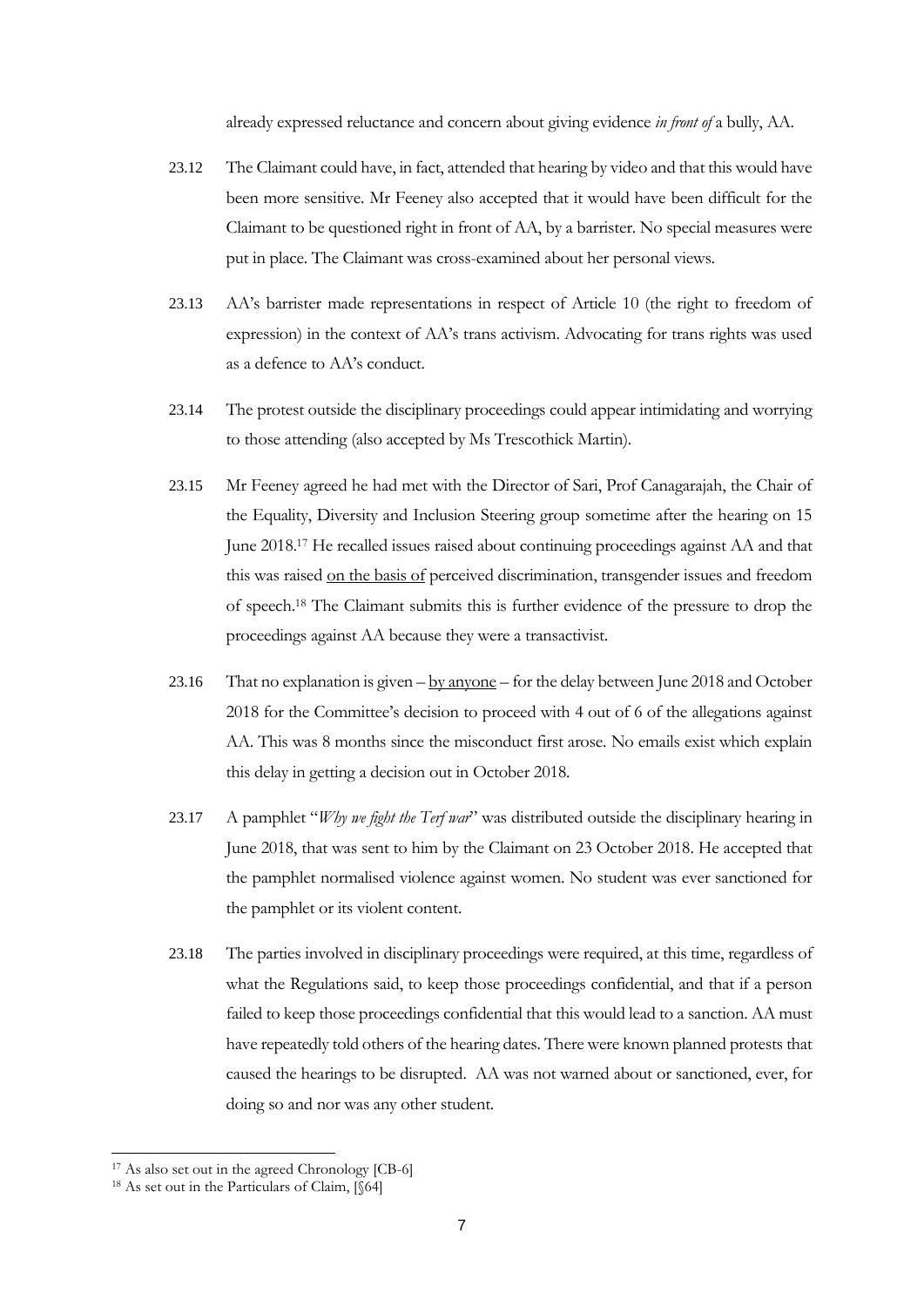- 23.19 There were ongoing attacks on and abuse of the Claimant after the termination, including from an organisation called Sister Not Cister, that had been releasing the date of AA's disciplinary hearing19. Further attacks on the Claimant were brought to the University's attention, as advised by Dr Williamson<sup>20</sup> and Ms Hester.<sup>21</sup> The Claimant continued to try and host women's events at the University and, in one case, a masked student had to be removed from an event. Mr Feeney accepted that this was evidence of ongoing harm to her and her wellbeing long after the initial January 2018 Open Letter.
- 23.20 The Claimant was not advised by the University to get her own independent legal advice. This was acknowledged as a problem in hindsight by the University, who said "*in retrospect we should probably have advised Raquel to take up the case outside the university*".<sup>22</sup>
- 23.21 There were no reasons given to the Claimant that explained why the proceedings against AA had been terminated. Dr Williamson had also stated that "*it came as a surprise to hear in July 2019, 17 months after the initial complaint that the university was terminating the complaint. No reasons have been given and there is no transparency as to who made the decision, on what basis and how it fits with the university's own complaints policies and procedures*".<sup>23</sup> Mr Feeney accepted that the Claimant was not told about any relevant regulations at the time.
- 23.22 Nothing resulted from the disciplinary proceedings against AA. There was no sanction, no remedy, no apology, no warning, and no caution given. AA felt vindicated and posted publicly a topless photo, after the proceedings were dropped which speaks for itself: "*The face (& nipples) of someone deciding what new hobbies to pursue, now that the University of Bristol have dropped their transphobic joke of a disciplinary case. So many options....[angel emojis]. Eat your hearts out WPUK [middle finger emojis]."* <sup>24</sup>
- 23.23 The University offered the Claimant  $\dot{f}$  5,000 as a result of the distress and inconvenience caused to the Claimant, arising from the University's processes. "*I find that the prolonged uncertainty caused by this delay has caused you inconvenience and distress over a considerable period of time and that both the uncertainty and its effect on your working environment has had an impact on your PhD studies*". Mr Feeney accepted this was a sum that matched the maximum award from the Office for the Independent Adjudicator, and that this reflected the serious nature of what had happened to the Claimant. The Claimant submits that the University
- <sup>19</sup> DB 902
- $20$  DB 30
- <sup>21</sup> DB 221
- <sup>22</sup> DB 221
- <sup>23</sup> DB 29

<sup>24</sup> DB - 220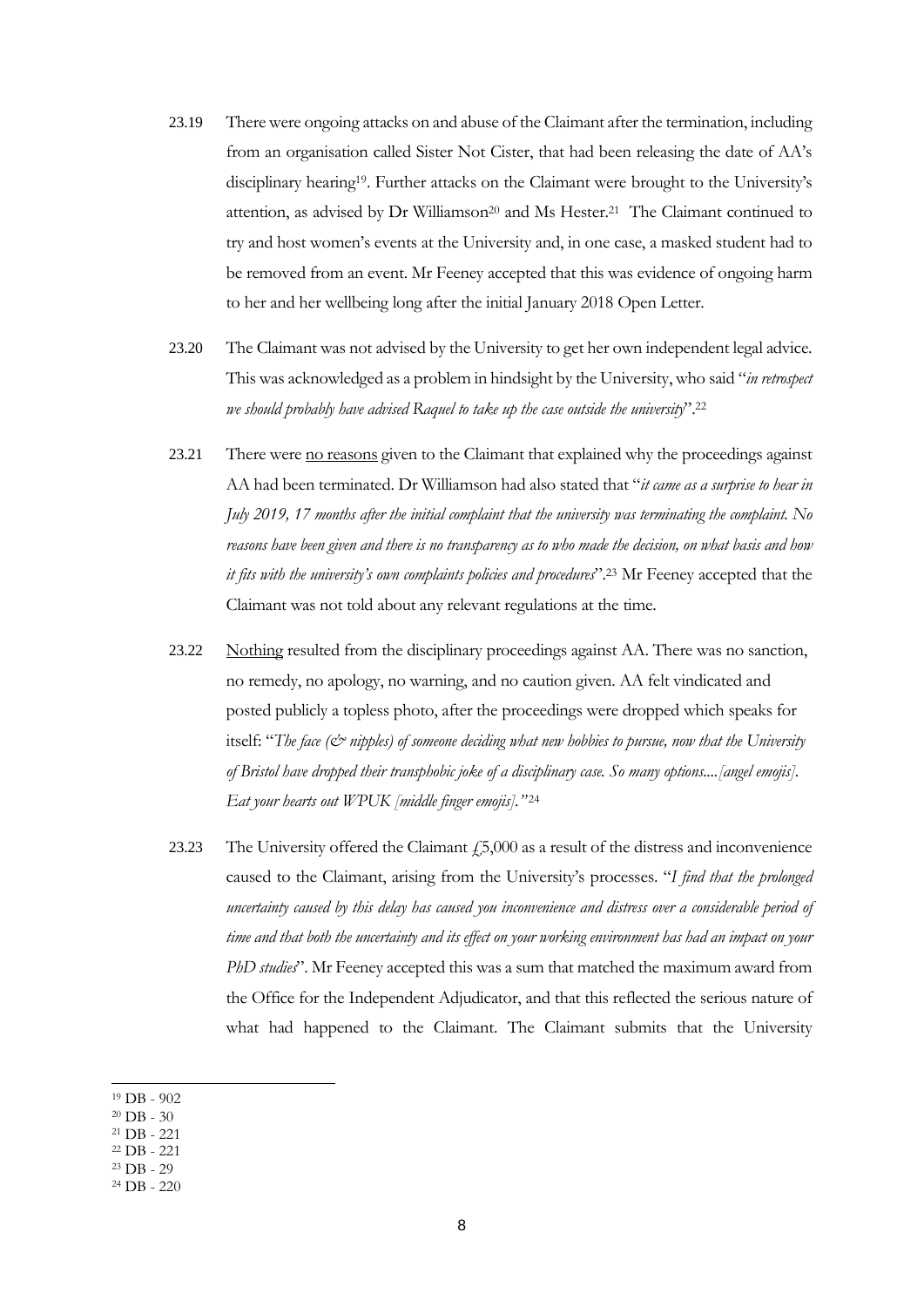considered that sum was offered *"to put [the Claimant] in the position she would have been before these events occurred*". <sup>25</sup>

- 23.24 If the issue arose again, the University would take the same decisions again.
- 23.25 There is no specific policy for the protection of feminists or female students at the University<sup>26</sup>, but that there are several policies in respect of trans students<sup>27</sup>, and a Trans Pledge.
- 24. Laura Trescothick Martin, who gave evidence on behalf of the Defendant, accepted when questioned that:
	- 24.1 She had contacted the University's Director of External Relations on 6 June 2018 about arrangements for the 15 June 2018 hearing (the first attempt to discipline AA). This date was selected despite full knowledge that AA had published the date and time of the hearing online and had asked activists to demonstrate outside the hearing venue. <sup>28</sup> This was in full knowledge that this date was a busy university open day.
	- 24.2 She was asked immediately to change this as a matter of urgency. The Director of External Relations said that the protests would risk the University's reputation. The University's security team also immediately tell her to postpone the event, as it is the "*busiest day of the year for security*". They say to her "*I can see no logic in holding this hearing on a day we are meant to be showcasing the university."* They highlight their concern about "*negative*" PR. They say to her "*I cannot believe we arranged such a meeting on an open day without any prior consultation or thought to possible consequences*". They strongly advised her to postpone.<sup>29</sup>
	- 24.3 The hearing did go ahead and there were protestors 20 or so.<sup>30</sup> She accepted that those protesters were intimidating to the Claimant. Those protestors caused further delay in the proceedings being rearranged. No warning or sanction is given to anyone about securing the confidentiality of the hearing date/time. 31
	- 24.4 She agreed that the Claimant being cross-examined by a barrister in front of AA would

<sup>&</sup>lt;sup>25</sup> DB – 683. Details of the  $\text{\emph{f}}5,000$  settlement offer is at DB - 687

<sup>&</sup>lt;sup>26</sup> This is despite established caselaw on such beliefs being capable of legal protection under the Equality Act 2010 -Forstater v Center for Global Development Europe [2021] UK EAT 0105\_20\_1006, as raised as a concern by the Claimant in her Witness Statement, CB-210, §172.

<sup>27</sup> DB - 1072

<sup>28</sup> SB - 1426

<sup>29</sup> SB - 1411

<sup>30</sup> Ms Trescothick Martin's witness statement, paragraph 5, CB-120

<sup>31</sup> SB - 1454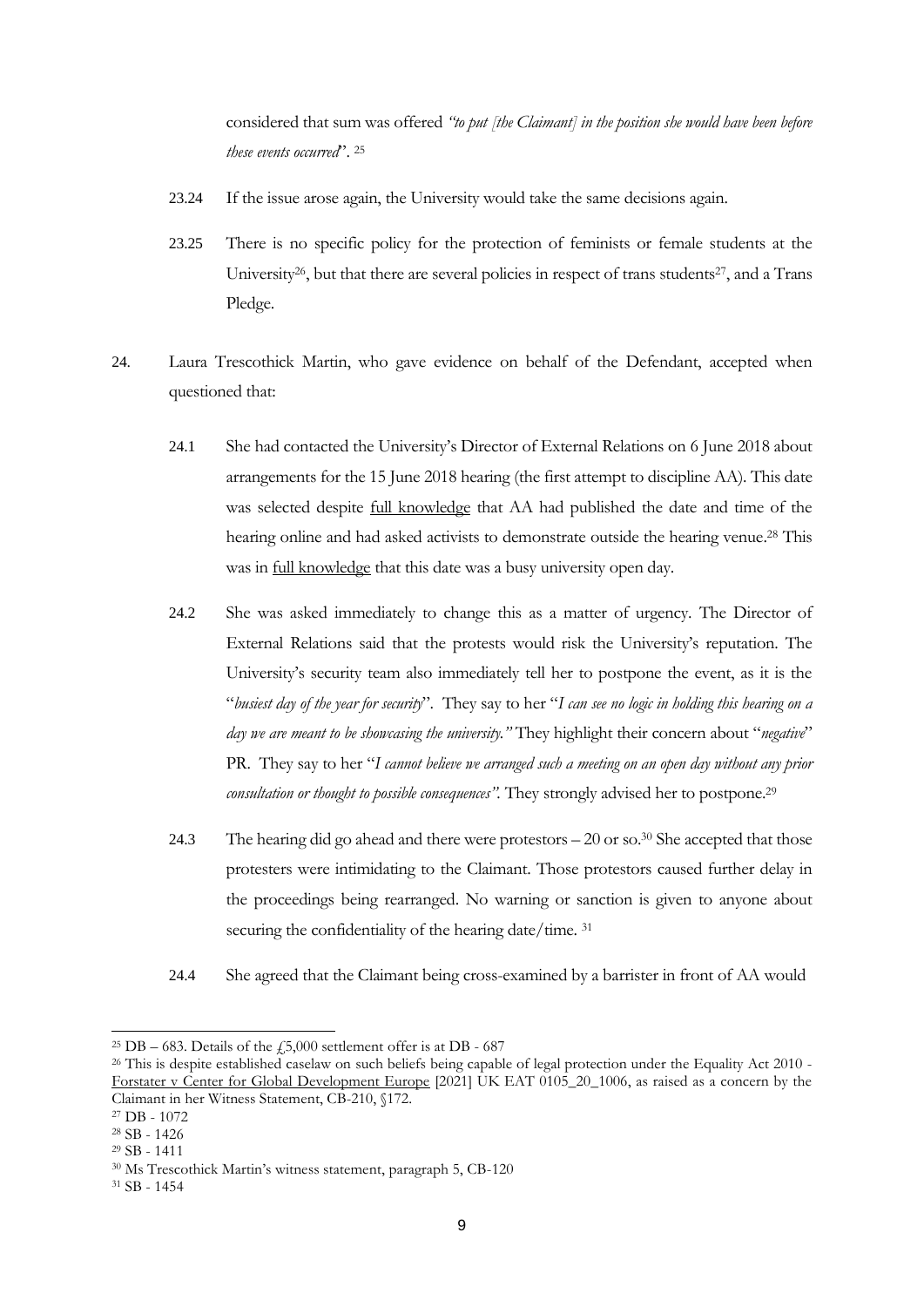be intimidating.

- 24.5 The second hearing is set for 19 February 2019, over a year since the incidents in January 2018. <sup>32</sup> They decided not to instruct Counsel for it.<sup>33</sup> Once again the security team tells her that "*the key dates of our university should have been checked before this was organised as it puts additional unnecessary strain on both ourselves and the police. I highlighted this when the last hearing was organised on an open day*".<sup>34</sup> This resulted in the date being lost and April then having to be considered.
- 24.6 Members of the disciplinary committee considered the time taken to be "*unreasonable*".<sup>35</sup> AA's representatives chased her for a date, concerned that the dates in Counsel's diary could be lost. 36
- 24.7 Throughout this whole time the Claimant had made the negative impact of the delay clear.
- 24.8 Nobody provided Ms Trescothick Martin with any context before trying to organise these contested hearings. There had been no coordination from anyone. Ms Trescothick Martin gave concerning oral evidence that the presence of any protestors was a "*surprise*".
- 24.9 Despite the Claimant raising her safety repeatedly throughout 2018 and 2019, a risk assessment is not carried out and written advice is not given to her about keeping herself safe (as set out in the list from the police) until September 2019. <sup>37</sup> The risk assessment summary in September 2019 suggests the risk to the Claimant at this stage is low, but not non-existent.
- 25. Jane Bridgwater, who gave evidence on behalf of the Defendant, accepted when questioned that:
	- 25.1 The University's rules and regulations form the contractual basis between student and the University.<sup>38</sup>
	- 25.2 That nobody from the disciplinary committee had been called by the Defendant to give evidence. This is despite it being the Claimant's case that the way in which it handled the Claimant's complaint (through the disciplinary proceedings), including the termination

<sup>32</sup> SB - 1454

<sup>33</sup> SB - 1443

<sup>34</sup> SB - 1445

<sup>35</sup> SB - 1456

<sup>36</sup> SB - 1461

 $37$  Brief risk assessment summary at  $-$  DB 416. This is not a risk assessment itself, but a summary letter.

<sup>38</sup> Particulars of Claim, 13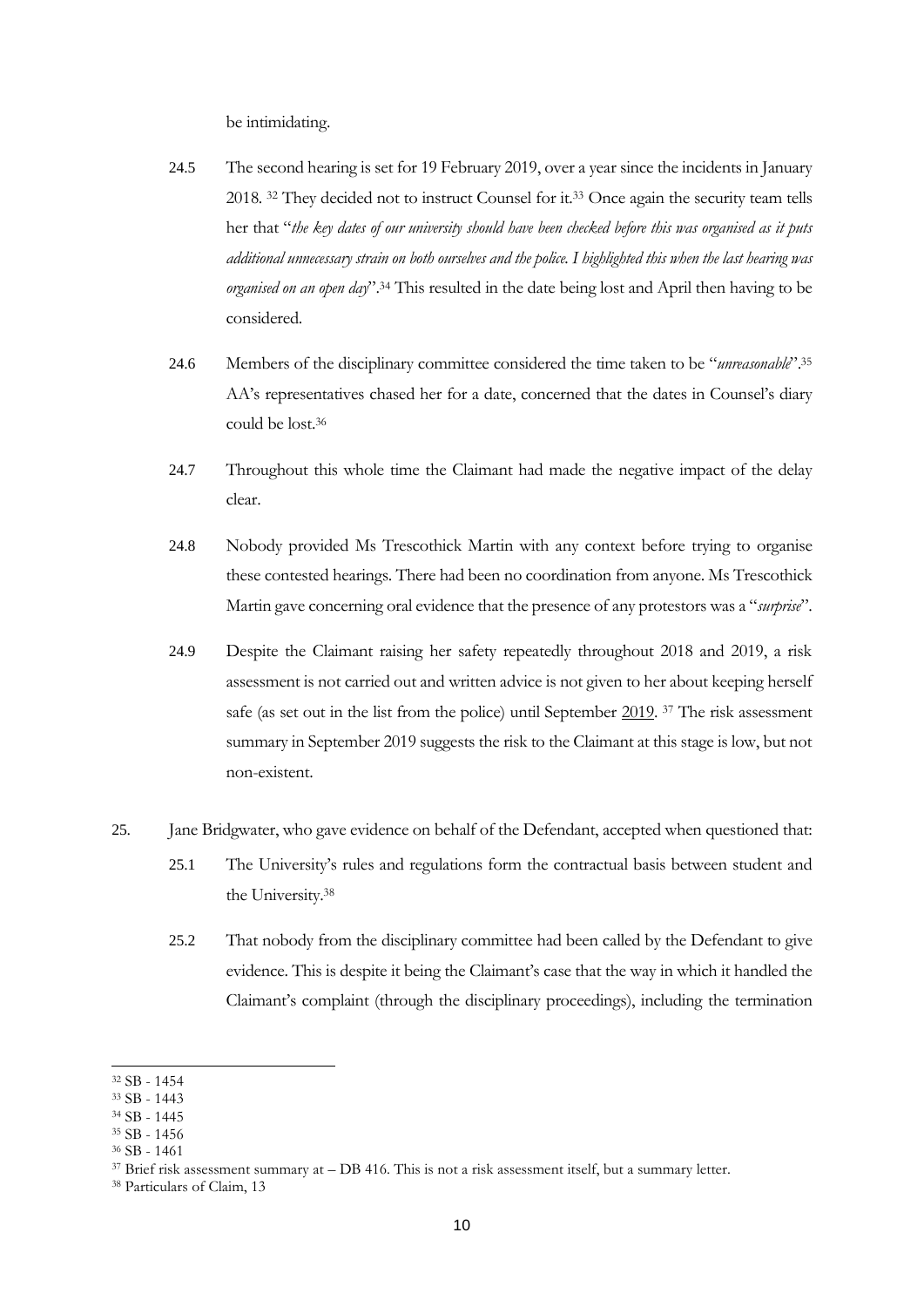decision was itself discriminatory and a breach of duty. <sup>39</sup>

- 25.3 That there is no explanation whatsoever for the delay between June 2018 and October 2018. 40
- 25.4 When the Claimant is written to on 13 March 2019, Regulation 9 (where disciplinary proceedings can be terminated on mental health grounds) is not mentioned. 41
- 25.5 A different letter was sent internally from the Deputy Vice Chancellor and Provost to the Chair of the Disciplinary Committee on 8 March 2019. This letter also does not mention Regulation 9. She writes: "*to terminate this disciplinary process before it reaches its conclusion … would leave a lack of resolution that is damaging both to the complainant and the person accused*". She adds, "*to abandon this case would suggest that the University did not take its legal and moral responsibilities to prevent bullying and harassment seriously".* <sup>42</sup>
- 25.6 AA's lawyers provide to the University evidence with respect to AA's mental health, and further evidence in support of their position that AA had a right to treat the Claimant as they did – first, the Equality and Human Right Commissions' guidance on Freedom of Speech (as AA was relying on their own right to freedom of speech and expression in justifying their conduct in respect of the Claimant), and second, a statement that condemned WPUK as a hate organisation.<sup>43</sup>
- 25.7 In May 2019, during the hearing, AA's Counsel predominantly argues that the University should determine the issues of law raised – that being those which relate to AA's rights as a transactivist, in the context of AA's freedom of speech / expression rights. She says "*I am not submitting that [AA] could not make an application for extension at a later date. I am asking the Committee to determine the submissions on law and facts and only if not minded to proceed on those then consider termination under 9.2*."<sup>44</sup>
- 25.8 The Decision of the Disciplinary Committee on 27 June 2019, however, on the face of it, focusses entirely on Section 9 of the Regulations, in respect of AA's mental health. The Decision, on the face of it, does not engage with any the Article 10-related issues.
- 25.9 The Deputy Vice Chancellor and Provost wrote to the Chair in Gender, Violence and International Policy, of the Centre for Gender and Violence Research, on 3 July 2019 in

<sup>39</sup> Particulars of Claim, 80 - 81, and 108, Schedule A, 2. Schedule B 1, 4.

<sup>40</sup> There being a gap in her witness statement at 9, [CB-95].

<sup>41</sup> DB - 350

<sup>42</sup> DB - 347

<sup>43</sup> DB - 352

<sup>44</sup> DB - 423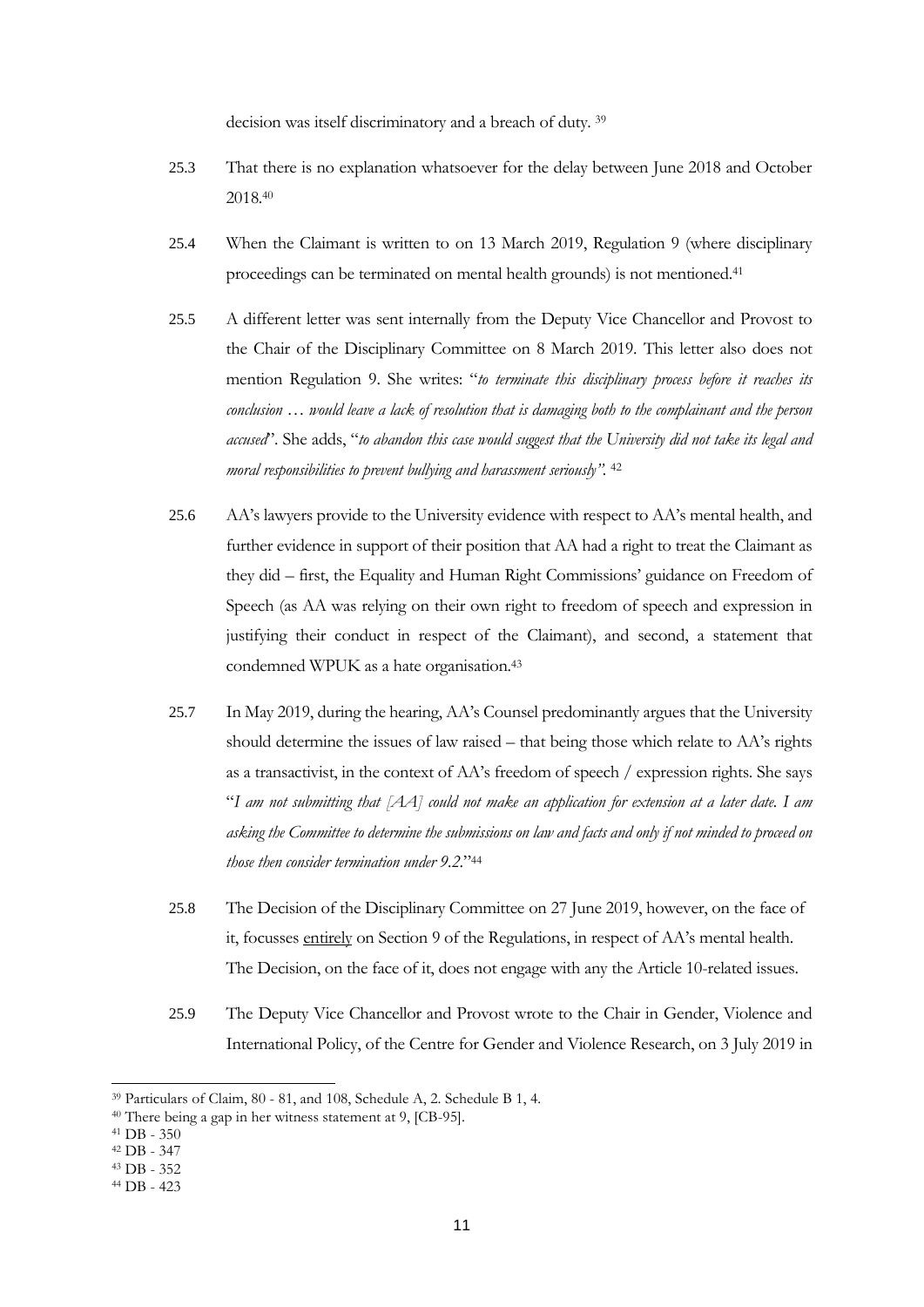relation to the disciplinary proceedings against AA.

- 25.10 The Claimant submits that nowhere in this email does the Deputy Vice Chancellor refer to the reasons for the termination of the proceedings being because of anything confidential, and specifically does not say anything regarding Regulation 9 as the reason. She could have simply said nothing. Instead, she equated AA's conduct with the Claimant's: "*It is extremely important that those supporting Raquel and the University ensure that any action taken is proportionate to the alleged incidents and protects the freedom of speech of all members of the University. In this case the University's role is to maintain free speech, which includes both Raquel's right to express her views and the other student's right to protest about those views. The University does not and cannot support one student's view over another's provided that their views are lawful and lawfully expressed."<sup>45</sup>*
- 25.11 The Claimant submits that this is evidence of an undercurrent where AA's rights to freedom of speech and activism, raised by their representatives, is the reason for or part of the real reason for the termination of the proceedings (relevant to the discrimination claim).
- 25.12 Ms Bridgewater met with the Claimant in August 2019, and apologised to the Claimant about the confusing process. She accepted that she was a lawyer who has regular experience of these matters, but that it was clear to her that it was confusing to the Claimant, a student. In particular, the view that the disciplinary proceedings would fully resolve her complaint.
- 25.13 The Claimant continued to feel unsafe in August 2019 saying "*I cannot stress enough my*  safety".<sup>46</sup> Ms Bridgwater said in oral evidence that at the time AA was the source of this.
- 25.14 Ms Bridgwater had no reason to dispute or disbelieve the Claimant's evidence that she asked for a risk assessment "*seven times*" – by phone and by email.
- 25.15 Ms Bridgewater's email on 6 September 2019 queries (however) the need for the Claimant to access a risk assessment. The email stated "*I am unclear why these need to take place prior to the consideration of your complaint at the Local Stage." <sup>47</sup>* Ms Bridgwater gave hazy oral evidence about her perspective on this now, suggesting that she was not sure whether what she meant was that the Claimant wanted the complaint to in fact stop before a risk assessment was carried out. This is not plausible given how repeatedly the Claimant asked

<sup>45</sup> DB - 224

<sup>46</sup> DB - 444

<sup>47</sup> DB - 447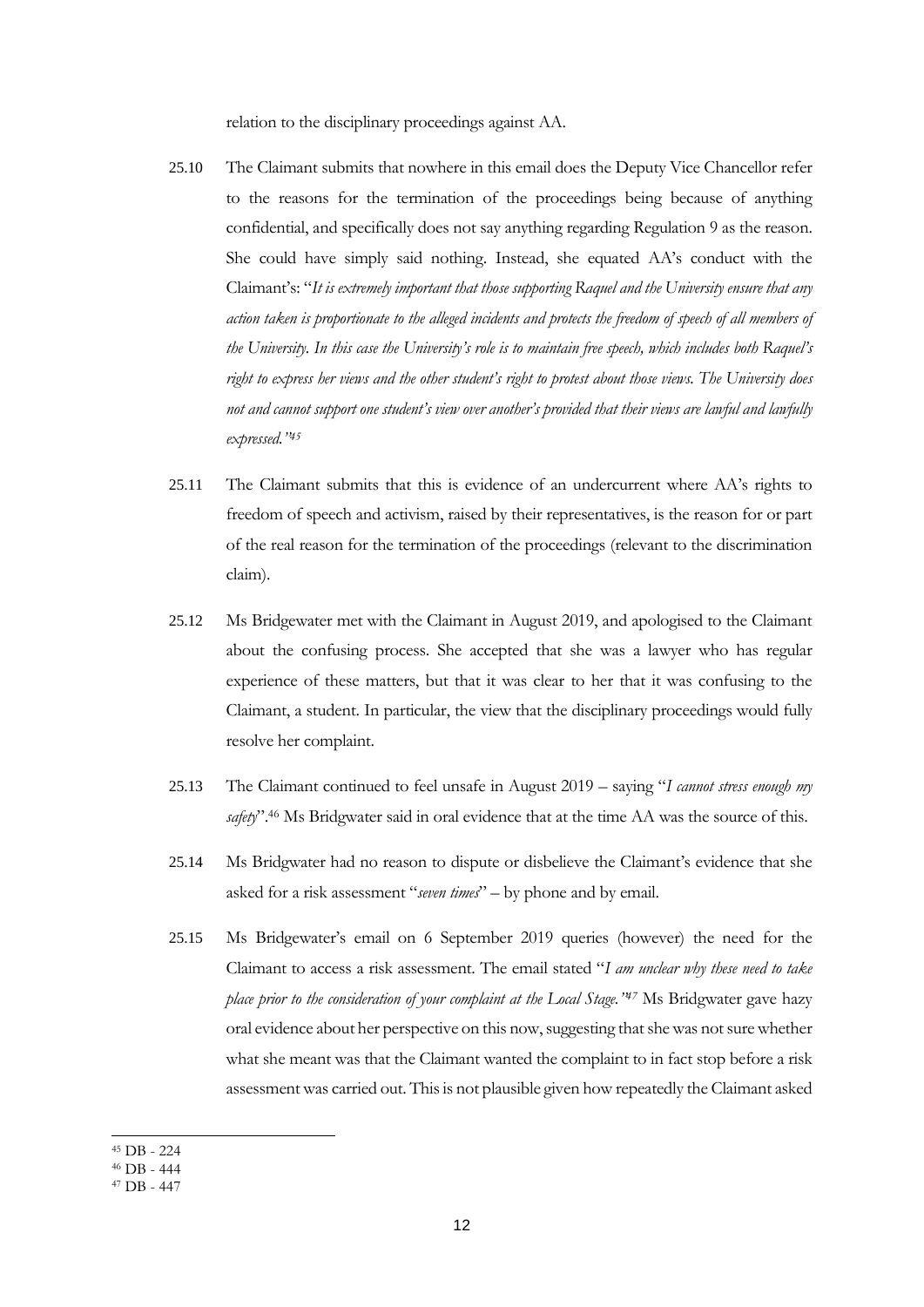for her complaint to be progressed.

- 25.16 No formal risk assessment exists, only a summary letter<sup>48</sup> and a table (disclosed by the Defendant last minute) containing a very brief overview of police awareness of the WPUK event and similar events. <sup>49</sup> Ms Bridgwater had not read the police reports(despite the issue of safety having repeatedly been raised). She did not point to a risk assessment in the bundle; one does not exist.
- 25.17 The Claimant did not dismiss mediation, as stated in her witness statement.<sup>50</sup> Mediation is an entirely voluntary process; the Claimant cannot be criticised.
- 26. Jutta Weldes, who gave evidence on behalf of the Defendant, gave evidence that:
	- 26.1 She was purportedly responsible for oversight over student progress. This included dealing with requests for extension. Despite this, she denied any awareness of the Open Letter and targeting of the Claimant, and of the Claimant being named and vilified in the Open Letter in 2018. She further denied any knowledge that the Claimant was being bullied.
	- 26.2 But she was, in fact, notified in August 2018 that the Claimant sought an extension to her studies based on the supporting evidence of Dr Williamson.<sup>51</sup> Dr Williamson's letter, that had to be attached in order for an extension to be permitted, would have been read by Ms Weldes, as she confirmed, as she signed that request. She claimed, however, to forget about it a year later; this cannot be credible. As the Claimant said in oral evidence "*it is her job to know about these things*". That detailed letter included the fact that the Claimant had been "*targeted by trans-activists*", that disciplinary proceedings against one of those activists were ongoing, that the Claimant had had to attend and be cross-examined at a hearing, and that this had caused her stress resulting in difficulties in her studies. A fourmonth extension was sought to *"take into account the disruption caused by the length of the complaints process and the distress the issue as a whole has caused."*
	- 26.3 Ms Weldes did not make any further enquiries of this letter from Dr Williamson, or look into the background of the matter, despite her oversight role.
	- 26.4 This extension request was duly permitted, seemingly without controversy. This was despite an apparently unwritten rule that extensions are only normally permitted towards

<sup>48</sup> DB - 460

<sup>49</sup> SB - 1396

<sup>50</sup> CB - 101

 $51$  SB  $- 1483$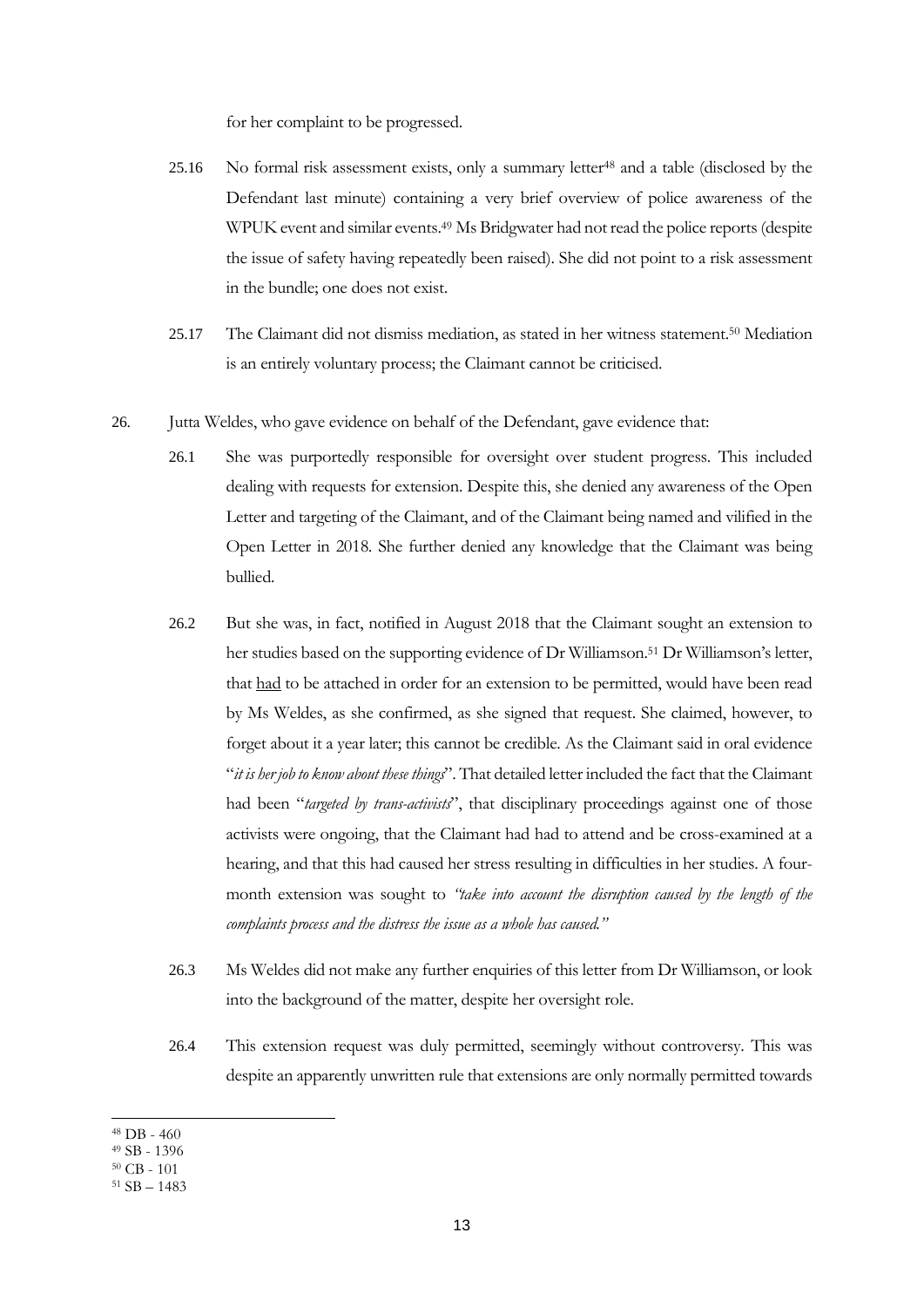the end of a PhD. The written rule says that extensions are permitted "*where circumstances necessitate*".<sup>52</sup>

- 26.5 This is important, as Ms Weldes gave oral evidence that "*you don't get extra time just because you are angry at the University*". This was despite the context of bullying and harassment against the Claimant that Ms Weldes had been made fully aware of in 2018 and to date. This statement from Ms Weldes is exceptionally unfair. The evidence of Ms Weldes is also indicative of the dismissive attitude the University had towards the Claimant. It unjustly stereotypes the Claimant as an "*angry woman*" without any legitimate concerns.
- 26.6 Ms Weldes met with the Claimant again in 2019 and presented three different options, and three options only, to the Claimant about her future at the University.<sup>53</sup> The first was a suspension of her PhD, and the second and third options involved leaving the university. Ms Weldes however, confusingly, agreed that the second option was "*bonkers*" in oral evidence and "*irrational*" in her witness statement. Yet it still crystalised into one of the three valid options placed in front of the Claimant at the time.
- 26.7 Despite an email formalising these three options following the meeting, Ms Weldes did not then seek to clarify her position on the options. These three limited options gave the Claimant the clear impression that she had no choice but to suspend her studies.
- 26.8 The Claimant was not offered an extension, despite having been given one before in the same circumstances.
- 26.9 These three options were also given to the Claimant, despite the context of Ms Weldes not "*being allowed to give Visa advice*"54. This was despite the implications these options would have for the Claimant's right to stay in the country (that the Claimant says she was not made aware of). There is no evidence in the bundle of any detailed immigration advice provided to the Claimant at this time (such as from the University Visa Office).
- 26.10 Ms Weldes also recalled at the meeting that the Claimant was "*absolutely clear a suspension was a detriment to her55*" given her circumstances. She accepted in oral evidence that a suspension would have a different impact to an extension. Yet in an email she said to the Claimant she should commence her suspension "*now*", "*regardless of whether UK visa rules allow her to suspend again later*".<sup>56</sup> As explained by the Claimant, these dynamics would have

- <sup>54</sup> Oral evidence
- <sup>55</sup> Oral evidence

<sup>52</sup> SB - 1486

<sup>53</sup> Set out in this same format at paragraph 11 of her witness statement, CB - 126

<sup>56</sup> DB - 456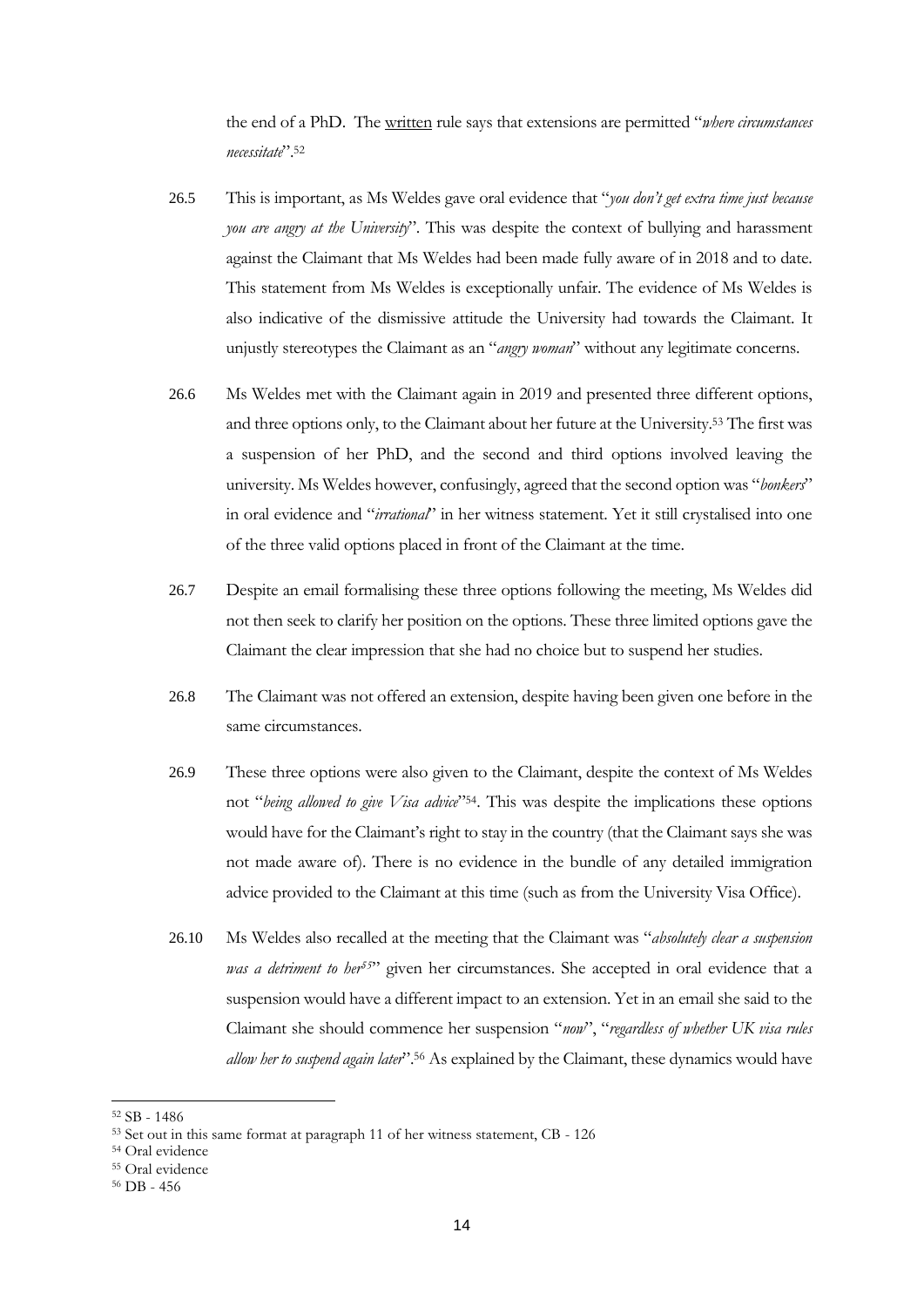meant that her complaint (which at that point was still live) could be discontinued without the need for the Defendant to reach a conclusion about it. The Claimant submits that a suspension carried no benefits for her (it only opened a whole lot of problems) while an extension of studies was a more suitable option to accommodate their delay.

# **A Negligence**

- 27. To succeed on her claim in negligence, the Claimant needs to show that:
	- 27.1 The University owed her a duty of care.
	- 27.2 The University breached that duty of care towards her (by falling below the reasonable standards to be expected).
	- 27.3 That that breach caused the Claimant any loss or damage, and whether that loss and damage is recoverable in law (foreseeability of loss arising from breach of duty)

#### **The entitlement to bring a claim in negligence**

- 28. The Claimant is entitled, in law, to bring a claim in negligence for the actions and failures of the Defendant (Winstanley v Sleeman & Anor [2013] EWHC B43 (QB)).
- 29. If a University fails to take proper care for a student, by falling short of the processes involved in doing so, that it is foreseeable that a Claimant will suffer some loss or injury as a result (Winstanley [71]) Liability can arise in contract and in tort simultaneously (Winstanley [72]).
- 30. The Claimant is not prevented from bringing a civil claim, even if the Office of the Independent Adjudicator was a further option.

# **Duty of care**

- 31. The University denies that it owed the Claimant a duty of care. The Claimant submits there was a duty of care in her case.
- 32. This is demonstrated as follows:
	- 32.1 The University is not just a place to learn and attend lectures. If that were the case, the University would not bother with any policies which concern student discipline and regulate student behaviour. The Defendant has a range of policies and procedures in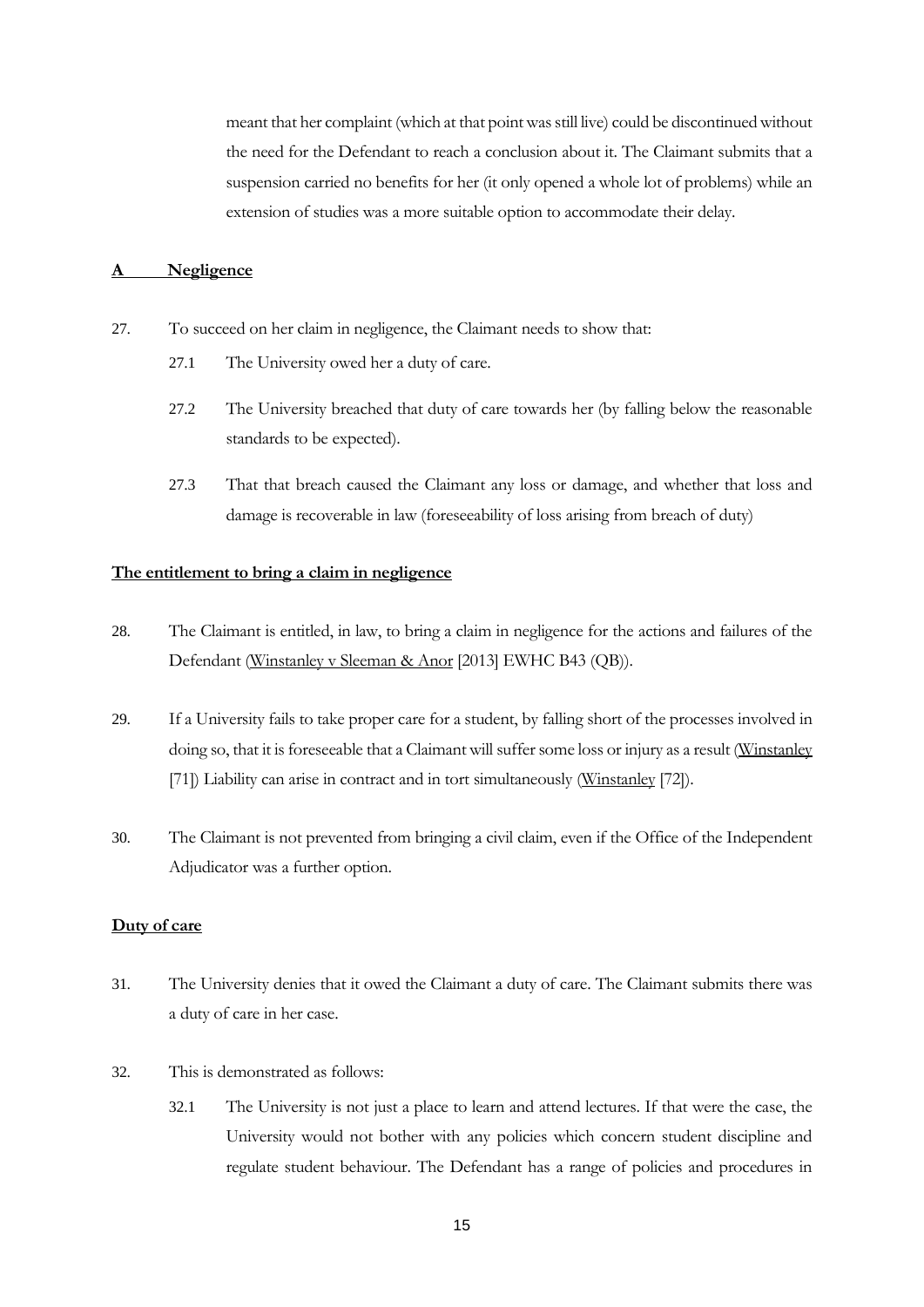place which purport to deal specifically with the misconduct of its students.

- 32.2 The Defendant devised specific policies and procedures in respect of dealing with the misconduct of its students, the discipline of its students, and the management of complaints, to which all students were expected to comply [DB – 1142]. This included rules and regulations regarding student behaviour [DB – 1145, 1151] and staff behaviour [DB - 1151], alongside the Student Complaints Procedure [DB – 1134]. All students are subject to these University's internal procedures [DB – 1152], including the Acceptable Behaviour Policy and the Student Disciplinary Regulations. To quote the Defendant, "*the Regulations provide protection for both students (including [AA] and Ms Rosario Sanchez) and members of staff. Every student of the University signs up to these Regulations and standards of behaviour when they register at the University*" [DB – 310, para 15].
- 32.3 The Defendant's public statement in February 2018 is evidence that the Defendant accepts it has a duty to protect its students where they fear meeting and speaking freely about matters of concern to them.
- 32.4 Mr Feeney's answers in cross examination are further evidence of the existence of an obvious duty of care.
- 32.5 The Defendant's employees participated in the Open Letter and its propagation, through the course of their work. The Claimant raises issues liability in respect of staff conduct that it could only have become aware of as a result of the Defendant's late disclosure.
- 33. It is fair, just and reasonable that the law should impose the duty in the circumstances of this case. Where a duty of care has not been recognised before, the Courts are guided by analogous situations where a duty of care has been accepted or rejected as a guide. The Court must also consider the extent to which the relationship between parties was a proximate one and whether it is fair, just and reasonable to impose a duty.<sup>57</sup>
- 34. It is submitted that as with any other professional duty, the duty of care towards students in a university to be judged in accordance with the test laid down in Bolam v Friern Hospital Management Committee [1957] 1 WLR 582: i.e., whether a responsible body of professional opinion would have taken that course: "*A doctor is not guilty of negligence if he has acted in accordance with a practice accepted as proper by a responsible body of medical men skilled in that particular art. … Putting it the other way round, a doctor is not negligent, if he is acting in accordance with such a practice, merely because there is*

<sup>57</sup> Robinson v Chief Constable of West Yorkshire [2018] AC 736 [27, 29]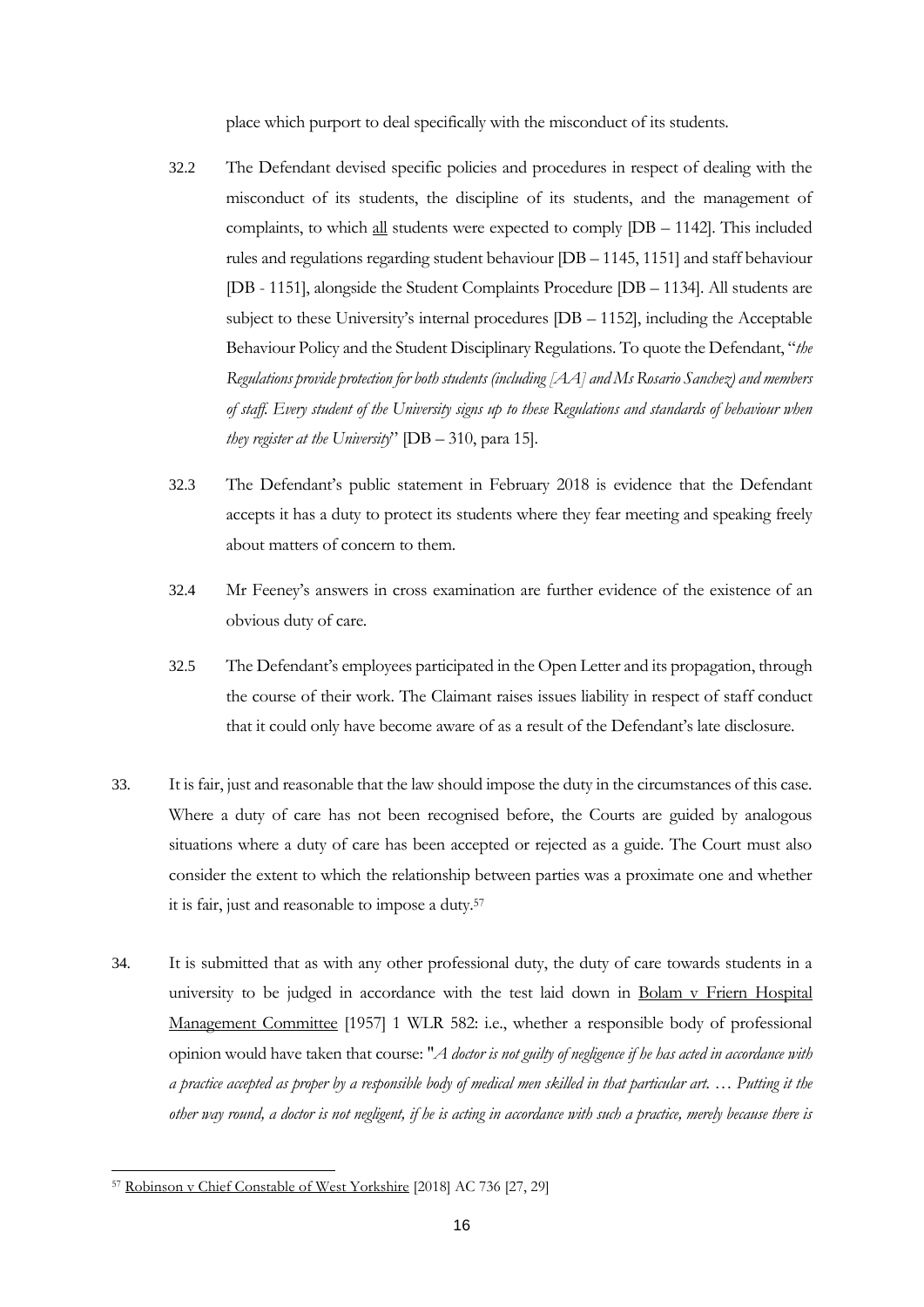*a body of opinion that takes a contrary view*." (page 122 per McNair, J.).

- 35. To assist the Court with the question of duty of care, guidance can be drawn from analogous caselaw in education.
- 36. The scope of a school's duty of care towards its pupils has been summed up by reference to the "Bolam Test" by Auld LJ in Gower v London Borough of Bromley [1999] ELR 356, at 359:

*"(1) A headteacher and teachers have a duty to take such care of pupils in their charge as a careful parent would have in like circumstances, including a duty to take positive steps to protect their well-being. . .* 

*(2) A headteacher and teachers have a duty to exercise the reasonable skills of their calling in teaching and otherwise responding to the educational needs of their pupils . . . .* 

*(4) The duty is to exercise the skill and care of a reasonable headteacher and/or teachers, applying the Bolam test, namely, whether the teaching and other provision for a pupil's educational needs accords with that which might have been acceptable at the time by reasonable members of the teaching profession. . . "*

- 37. Bradford-Smart v West Sussex County Council [2002] EWCA Civ 7 concerned a civil claim that a school failed to protect a pupil from bullying and harassment. In this case, a key question was whether the bullying did in fact happen. The Court also grappled with whether there was a duty of care – the court cautioned against taking a restrictive approach.
- 38. The Court of Appeal in Bradford-Smart affirmed the use of the Bolam principle in cases concerning bullying and harassment in education [35]. It affirms that "*a school may on occasions be in breach of duty for failing to take such steps as are within its power to combat harmful behaviour of one pupil towards another even when they are outside school*" [36]. It also affirmed that bullying can foreseeably lead to injury and loss [31]. It highlights that there may be circumstances, such as a failure to take disciplinary action, in which a failure to exercise its powers would be a breach of the school's duty of care to another pupils [34]. It also found "*Where an incident between pupils outside school carries over into school, a reasonable head teacher should investigate if it had a deleterious effect upon the pupil*." [36]
- 39. In Cody and Ors v Remus White and Melissa Remus [2021] ELR 621, the High Court held that the duty that a head teacher and proprietor of a school had was one to exercise reasonable care and skill in the delivery of education. In this case,  $f(20,000)$  was awarded in general damages for the injury and loss of educational attainment as a result of negligent mismanagement of the school.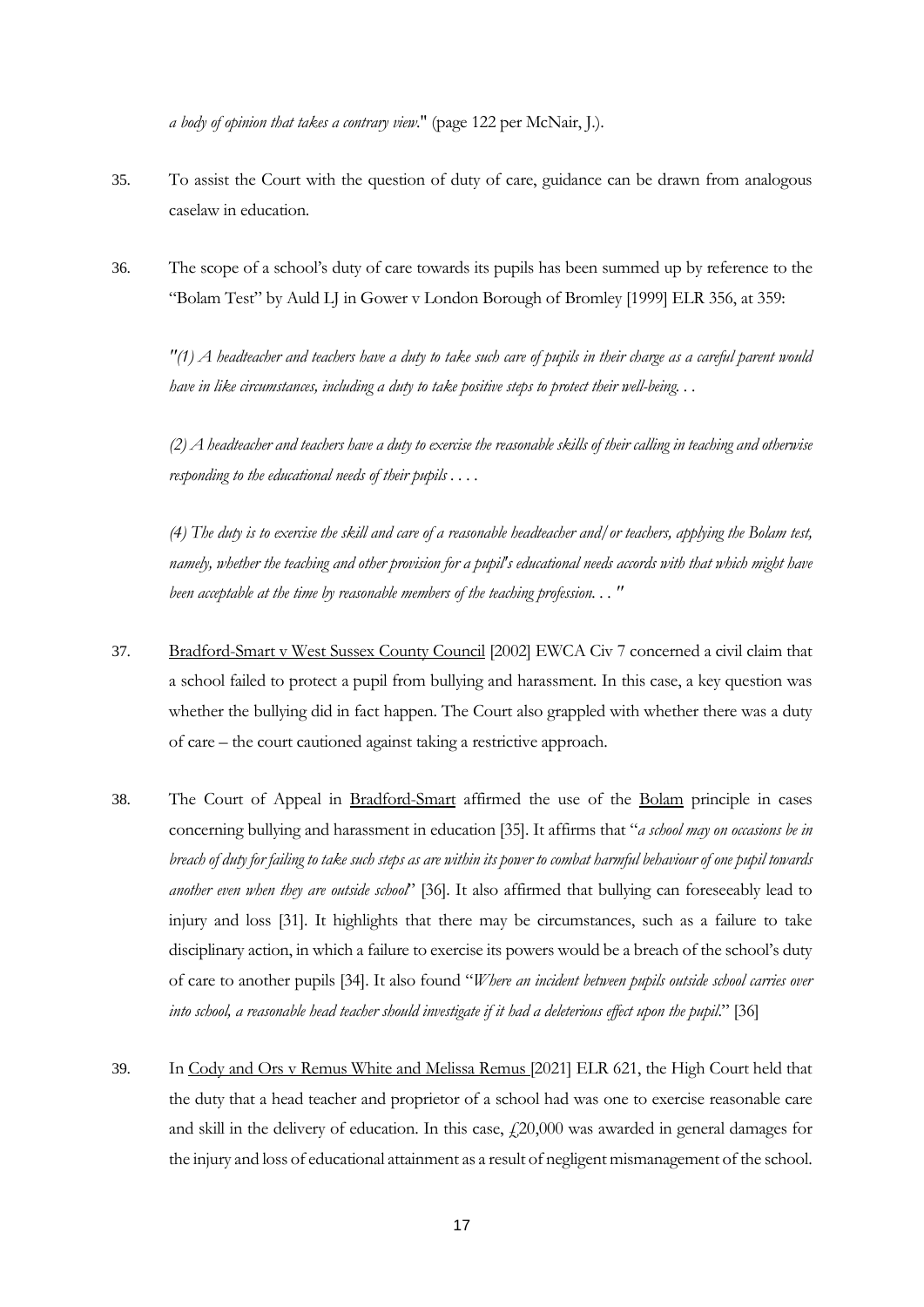- 40. Collins (Ryan) v Trustees of the Time being of Abbey Christian Brothers Grammar School [2014] NICty 4 is also instructive (in a landscape of limited education-related duty of care caselaw). This is an Irish case about bullying by a pupil against another. It assists in determining the duty of care in analogous circumstances. This also affirms the appropriate use of the Bolam test [25]. In this case the Judge found that effective action to prevent bullying should reasonably have been taken sooner.
- 41. Webster -v- The Ridgeway Foundation School [2010] ELR 694 establishes that a school has a duty to take reasonable care to ensure that a pupil is reasonably safe during school hours and for a reasonable period after the end of the school day whilst still on the school's premises [121].
- 42. The Court can also be guided by Phelps v Hillingdon Borough Council [2001] 2 AC 619 per Lord Nicholls of Birkenhead:

*"The recognition of the duty of care does not of itself impose unreasonably high standards. The courts have long recognised that there is no negligence if a doctor "exercises the ordinary skill of an ordinary competent man exercising that particular art."* 

*The difficulties of the tasks involved and of the circumstances under which people have to work in this area must also be borne fully in mind. The professionalism, dedication and standards of those engaged in the provision of educational services are such that cases of liability for negligence will be exceptional.* 

*But though claims should not be encouraged once the Courts should not find negligence too readily, the fact that some claims may be without foundation or exaggerated does not mean that valid claims should necessarily be excluded." [667]*

- 43. In this case:
	- 43.1 The Defendant assumed a duty of care for the safety and wellbeing of the Claimant by involving itself in the February 2018 Meeting<sup>58</sup> and, due to how it was handled by the Defendant, its aftermath.
	- 43.2 This included Defendant staff member, Nathan Eisenstadt, editing and propagating the Open Letter <sup>59</sup> condemning the February 2018 event that the Claimant was chairing. The Open Letter singled out the Claimant for abuse. That Open Letter, which was widely circulated by Defendant staff60, invited the Defendant to act, and when it did so the

<sup>58</sup> Claimant Witness Statement §14

<sup>59</sup> Claimant Witness Statement, §21, §35

<sup>60</sup> Claimant Witness Statement, §41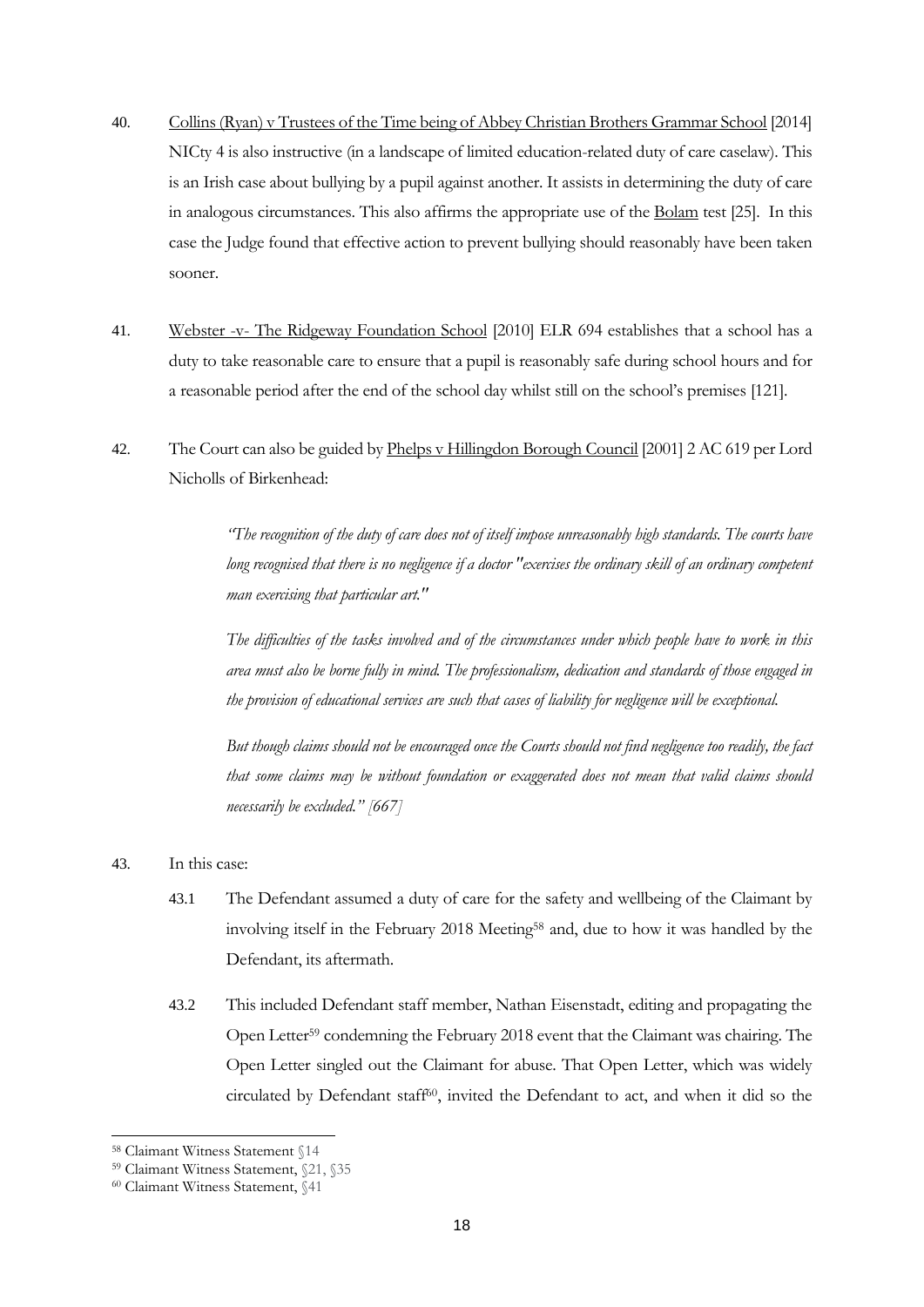Defendant assumed responsibility and a duty of care for the students involved. The Defendant previously accepted that the Open Letter was serious and a potential risk of harm to the Claimant61, as well as having a "*chilling effect on freedom of speech at the University*".<sup>62</sup> The Defendant considered that the Open Letter "*plainly does constitute bullying and harassment*". <sup>63</sup>

- 43.3 The Defendant's internal communications about the event before and after it took place further demonstrate how the Defendant assumed a duty of care (discussed at length in the Claimant's witness statement e.g., at § 59-62). This included repeatedly copying in staff and students into correspondence when they had spoken publicly against the February 2018 event. The Claimant sets out how employees of the Defendant colluded with or were in fact those who publicly condemned the February 2018 feminist event that the Claimant was chairing.
- 43.4 The Defendant also assumed a duty of care by issuing a public statement in respect of the situation.
- 43.5 The Defendant assumed a duty of care for the Claimant by telling her, initially, that rather than dealing with her concerns under the Student Complaints Procedure, the Chair of the Defendant's EDI Group would use the "*recent experience as an opportunity to reaffirm the University's commitment to freedom of speech*."<sup>64</sup>
- 43.6 The Defendant later further assumed a duty of care by accepting the Claimant's complaint.
- 43.7 The Defendant further assumed a duty of care by seeking to then regulate the conduct of the students involved by initiating disciplinary proceedings. It did so against two students AA and FG, though the Claimant had identified other students/ student organisations. In respect of AA, the Defendant subjected them<sup>65</sup> to disciplinary proceedings for *"targeting a fellow student for vilification and condemnation".* At the time, the Defendant agreed that the AA's actions caused "*anxiety and fear to Ms Rosario Sanchez, damage to the reputation to the University and attempts to interfere with its functions*". <sup>66</sup> The Defendant later sought to nullify that anxiety and fear, and continues to do so.

<sup>61</sup> DB – 311, §16

<sup>62</sup> DB – 312 §21

<sup>63</sup> DB 315, §29(c)

<sup>64</sup> Claimant Witness Statement, §73-74

<sup>65</sup> AA uses they/them pronouns.

<sup>66</sup> DB – 316 §33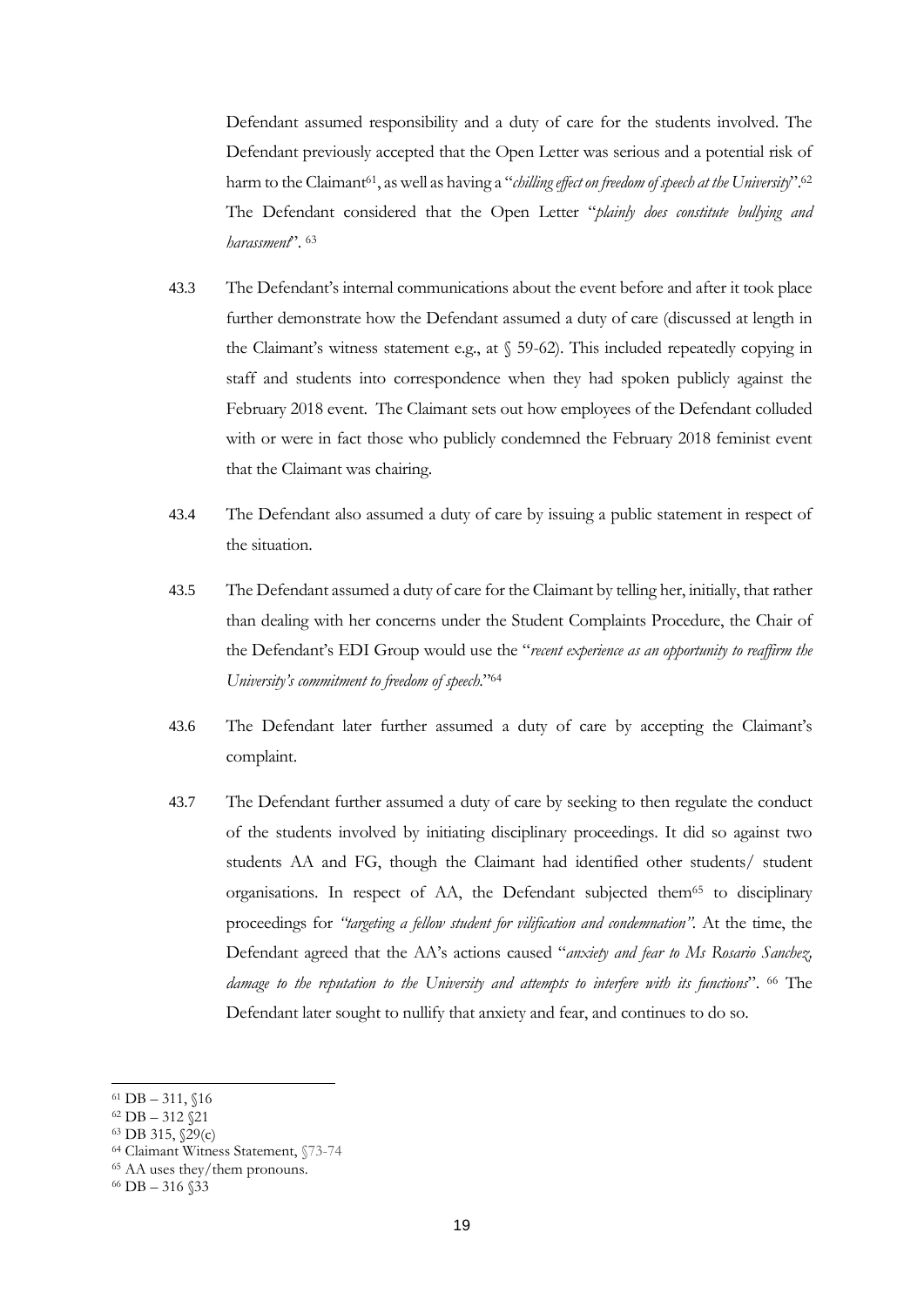- 43.8 The Defendant further assumed a duty of care to the Claimant in how it held and ran these disciplinary hearings. By allowing AA to repeatedly publicise the date and time of those events, without sanction, the Defendant caused the hearings to be thwarted and delayed, and to be attended to by students who were directing explicit abusive and derogatory language to the Claimant which caused her further harm and distress.<sup>67</sup>
- 43.9 The Defendant further assumed a duty of care to the Claimant by asking the Claimant to be questioned as a witness in the disciplinary proceedings against AA. This was done in person and in front of AA, without special measures in place, and without the Claimant having any legal representation. The Defendant later accepted that giving evidence via video link may well have been more sensitive/appropriate.<sup>68</sup>
- 43.10 The Defendant further assumed a duty of care by, in seeking to process the Claimant's complaint, failing to take into account documentation that she had provided directly to them. This included evidence of ongoing threats/ harm (social media posts, pamphlets), her psychological records, demonstrating the harm caused to her by the students' misconduct. The Defendant in November 2019 sought to nullify the harm that the Claimant had been raising by wrongly stating that she had "*not provided any evidence of direct bullying and intimidation or of any specific threat to your own personal safety."* This was despite ample evidence to the contrary. <sup>69</sup>

# **Breach of duty**

- 44. The Defendant breached its duty of care towards the Claimant, by falling below the reasonable standards to be expected, satisfying the test established in Bolam v Friern Hospital Management Committee [1957] 1 WLR 582.
- 45. The Claimant relies on her own witness statement and the witness statement bravely provided by Dr Emma Williamson, the former head of the Centre for Gender and Violence Research. She provides independent evidence that the University has not acted in a manner that is up to the reasonable standards to be expected of a University between 2018-2020.
- 46. The Claimant also relies on the email from the now Head of the Centre for Gender and Violence Research Dr Marianne Hester who wrote to the Deputy Vice-Chancellor, with extreme concerns

<sup>67</sup> The Claimant relies on evidence including the 'Why we fight the TERF war' pamphlet.

<sup>68</sup> DB - 685

<sup>69</sup> E.g., DB – 172, 174, 221, 582.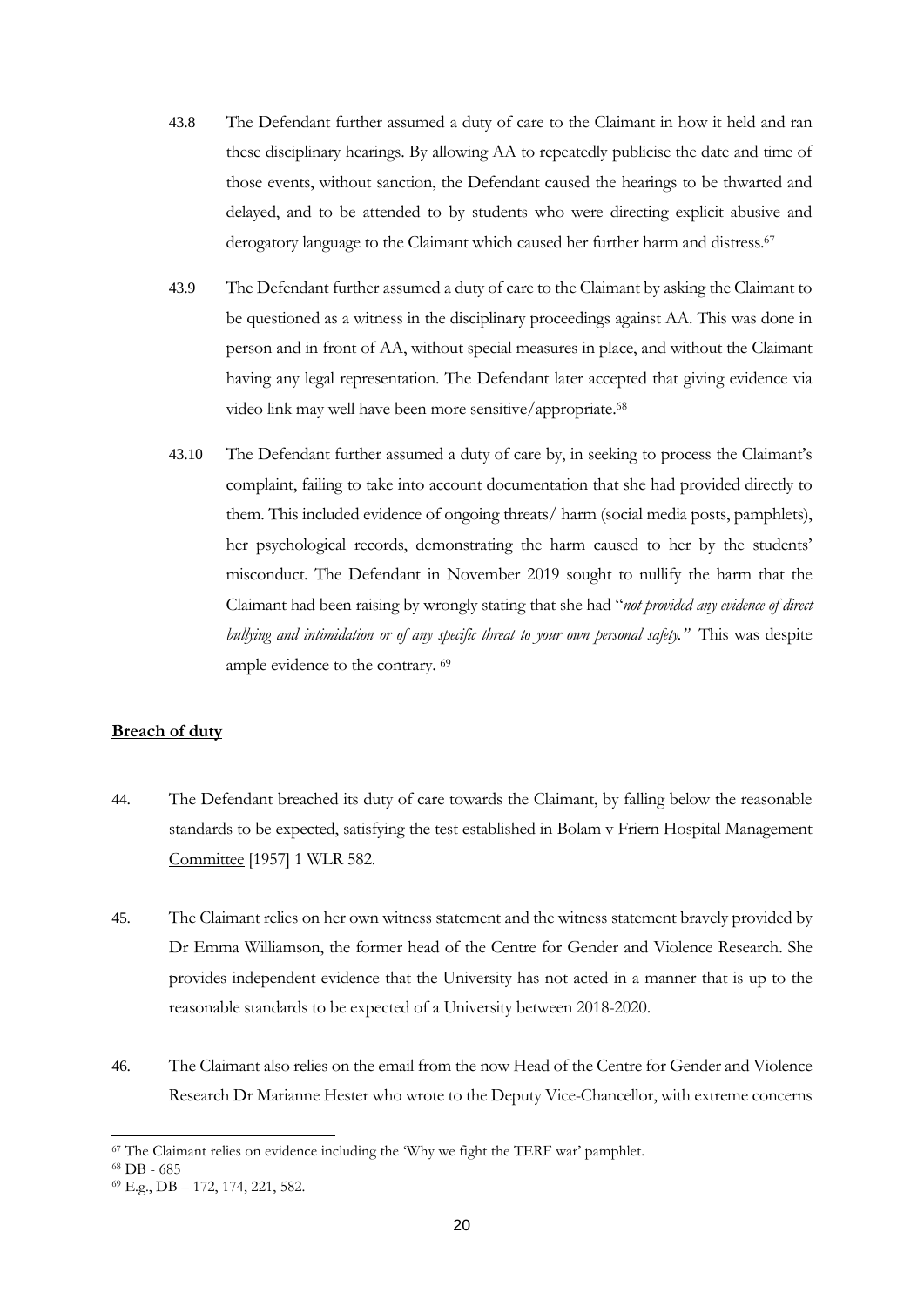for the Claimant's safety and welfare in June 2019.<sup>70</sup>

- 47. The Claimant submits that the breaches that arise in this case include:
	- 47.1 The Defendant participated in the propagation of the Open Letter. The Defendant failed to protect the Claimant from the harm arising from the Open Letter. The Defendant failed to make clear to all those students and staff who wrote it and propagated it that the contents of the Open Letter were harmful to the Claimant.
	- 47.2 The Defendant failed to properly organise and explain the interaction between the disciplinary process and the complaints process. There was no case management of the complaint. There was no single person coordinating the complaint for the Claimant. It was messy, confusing and bewildering for the Claimant.
	- 47.3 The Defendant allowed the disciplinary process to be disrupted and delayed. The Defendant organised the disciplinary hearings on days that they were advised against, causing the hearings to be disrupted by protestors, who in turn caused intimidation to the Claimant. The Defendant failed to warn AA and sanction AA for their conduct in doing so.
	- 47.4 The Defendant further breached its duty of care by publicly stating to the BBC Radio 4 Today Programme in September 2019 that the Claimant was receiving some support through the Student Wellbeing services<sup> $71$ </sup> as a result of the situation she was facing, something that she never consented to being shared.
	- 47.5 The Defendant failed to take reasonable steps to protect the Claimant from bullying between January 2018 to the end of 2019. This was despite evidence being provided to the Defendant detailing threats to her safety and psychological integrity. The Defendant has repeatedly failed to appreciate the distressing and upsetting impact of their actions and other students' conduct on the Claimant. The Claimant relies on several events and actions set out in her witness statement, including the targeted abuse of the Claimant and her work at the 1 March 2020 Women Talk Back! event, much of which took place after dismissing her complaint.
	- 47.6 The Defendant failed to take reasonable steps to risk assess the situation, only carrying out a summary of risk in September 2019 on the repeated request of the Claimant.
	- 47.7 The Defendant mishandled and delayed both the disciplinary proceedings and the

<sup>70</sup> Claimant Witness Statement, §160

<sup>71</sup> Claimant Witness Statement §175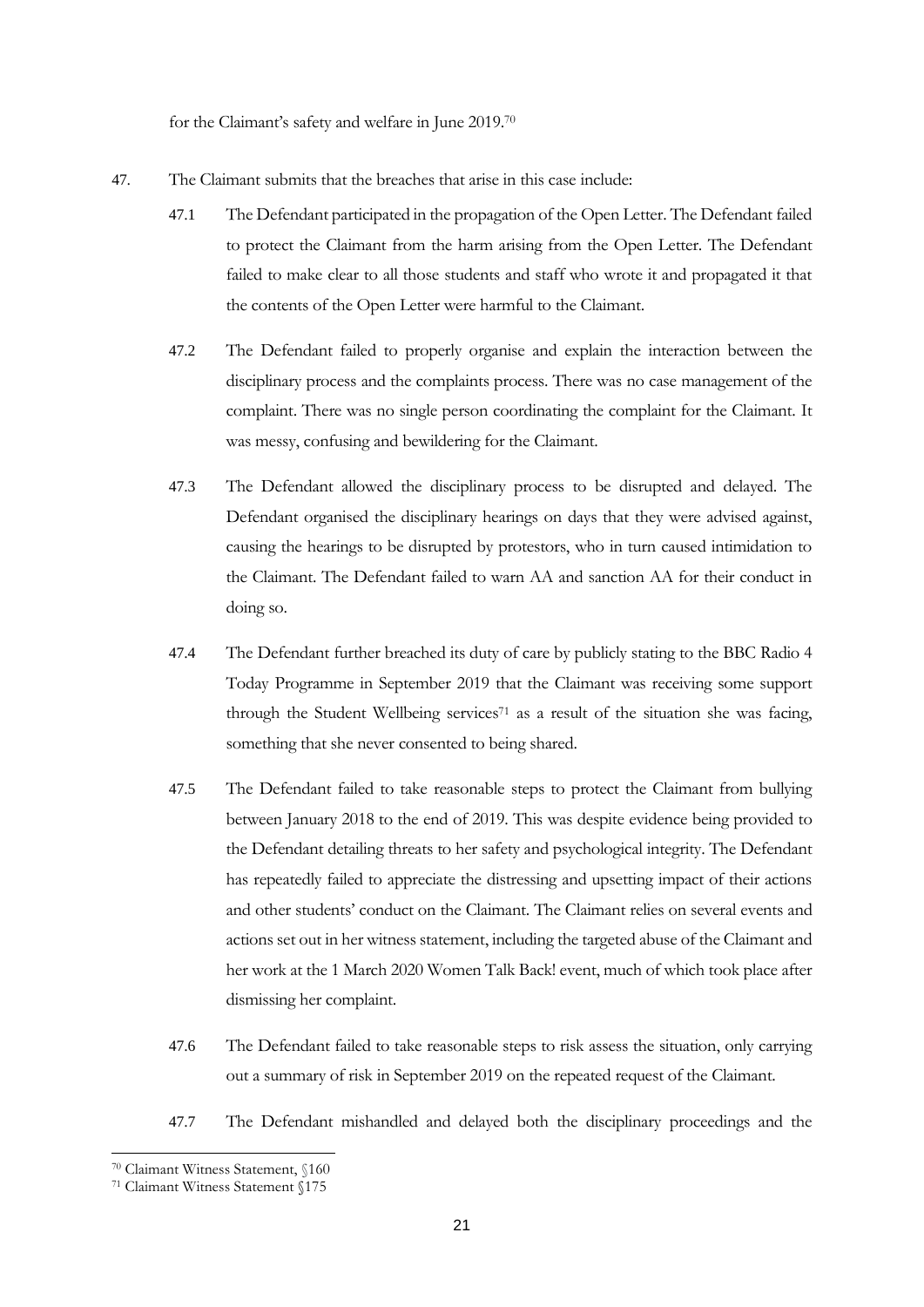Claimant's complaint. The Claimant should not have been cross-examined in the hearing as she was. The Defendant's delay was unreasonable and without satisfactory explanation.

- 47.8 The Defendant negligently and wrongfully terminated the proceedings against AA, despite ongoing, repeated harm to the Claimant, and after considerable delay. The Defendant took an all or nothing approach when terminating the proceedings, when Regulation 9 permits conditions to be attached where mental health is alleged. No conditions or other remedies were considered.
- 47.9 The Defendant has not drawn evidence from those who sat on the disciplinary committee and instead hides behind its legal advisors.
- 47.10 The Defendant failed to take care for and adequately support the Claimant. The Defendant was informed of threats/ risks to the Claimant on which it ought to have acted. No remedial measures were put in place to ameliorate the impact of the University delay and the unnecessary distress this process had on her PhD studies. As highlighted by the Claimant "*Nobody from the University of Bristol has ever met with me to ask: "Raquel, after everything that has happened, how can we help you move forward and finish your PhD successfully?" Instead, after dismissing the disciplinary procedures against AA, the Defendant took a punitive approach towards me."*<sup>72</sup>
- 47.11 The Defendant failed to properly advise on her options, pressuring her to accept a suspension and failing to advise on the visa implications.<sup>73</sup>

# **Foreseeability of loss and damage**

- 48. The University clearly knew or ought reasonably to have known that the Claimant was being subjected to the conduct complained of, and that that conduct might cause her psychiatric injury, and by the exercise of reasonable care they could have taken steps to avoid such injury ( $\frac{1}{\text{Green v}}$ DB Group Services (UK) Limited) [2006] EWHC 1898 (QB).
- 49. The Claimant's loss and damage is recoverable in law, as foreseeable losses arising from the Defendant's breaches of duty. Psychiatric injury in particular was a foreseeable consequence of the Defendant's actions. She feared the loss of her visa, her studies have suffered, and she has

<sup>72</sup> Claimant Witness Statement, §199(h)

<sup>&</sup>lt;sup>73</sup> The Claimant recognises that this element of her claim is pleaded in discrimination, but it arises from the same facts, and from the exceptionally late disclosure of the Defendant.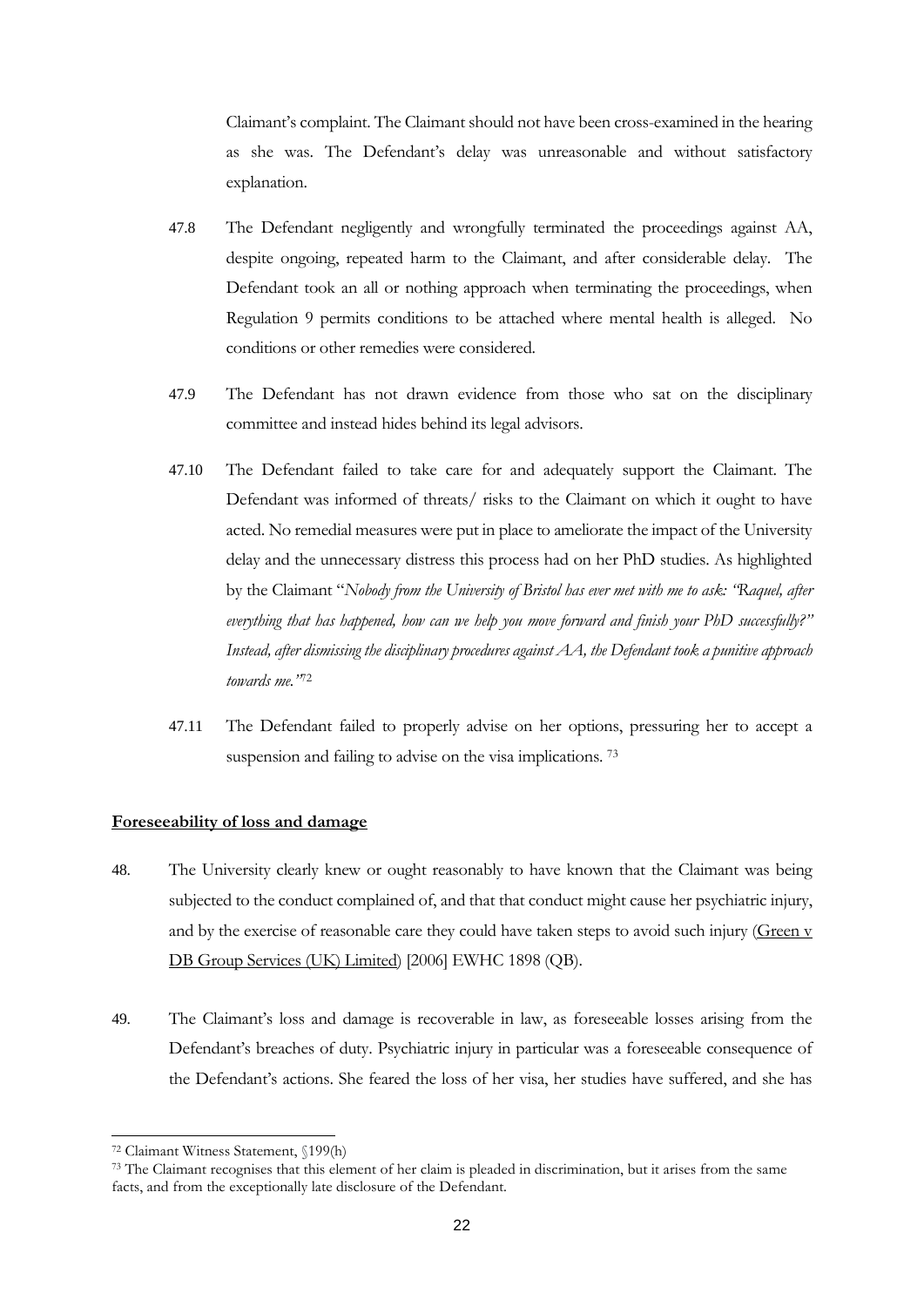incurred additional rent and living costs, and been unable to gain full-time employment.<sup>74</sup>

50. Green -v- DB Group Services also highlights how liability can attach to a failure to act to stop bullying and failing to make it clear that such behaviour is unacceptable:

*"Had the claimant's managers intervened as they ought to have done, there were obvious steps that could have been taken to stop the bullying. It ought to have been made clear that such behaviour was simply unacceptable, and those involved warned that if they persisted, disciplinary action would follow … by whatever means the bullying could and should have been stopped."* [103]

- 51. In terms of foreseeability, in Green the High Court concluded: "*I am also satisfied that the bullying gave rise to a foreseeable risk of psychiatric injury. Such behaviour when pursued relentlessly on a daily basis has a cumulative effect.* ... It is in my judgment plainly foreseeable that some individuals will not be able, to withstand *such stress and will in consequence suffer some degree of psychiatric injury." … "It is in my judgment plainly foreseeable that some individuals will not be able to withstand such stress and will in consequence suffer some degree of psychiatric injury. Furthermore the claimant was a person who, to the knowledge of the defendant, had suffered depression in the relatively recent past and had been prescribed anti-depressant medication. She was therefore to their knowledge more vulnerable than the population at large*." [105]
- 52. Like with Green, the case of Allay Ltd v Gehlen UKEAT/0031/20/AT (V), an EAT decision, is illustrative of an employer's need to appreciate that they should have done more to prevent harassment to one of its employees (by taking all reasonable steps to prevent such harassment by a fellow employee). In the present case, the Defendant enabled an environment to perpetuate that caused harm to the Claimant, by failing to sanction those who they knew or ought to have known were causing her harm.
- 53. The Court in Collins also refers to the Australian Supreme Court case of Oyston -v- St Patricks College NSW SC 269: *"The steps taken .... were not adequate either to eliminate the foreseeable risk of injury which had arisen, or to provide adequate safeguards … such safeguards required active investigation of the complaints made and monitoring whether any bullying had been brought to a halt."*
- 54. In Connor v Surrey County Council [2010] EWCA Civ 286, a stress at work case involving a governing body's campaign to undermine a teacher's professional standing, the Court of Appeal enquired into the local authority's duty of care in circumstances where the local authority became needlessly embroiled in a dispute between a teacher and a school's governing body. The case is

<sup>74</sup> Claimant Witness Statement, §231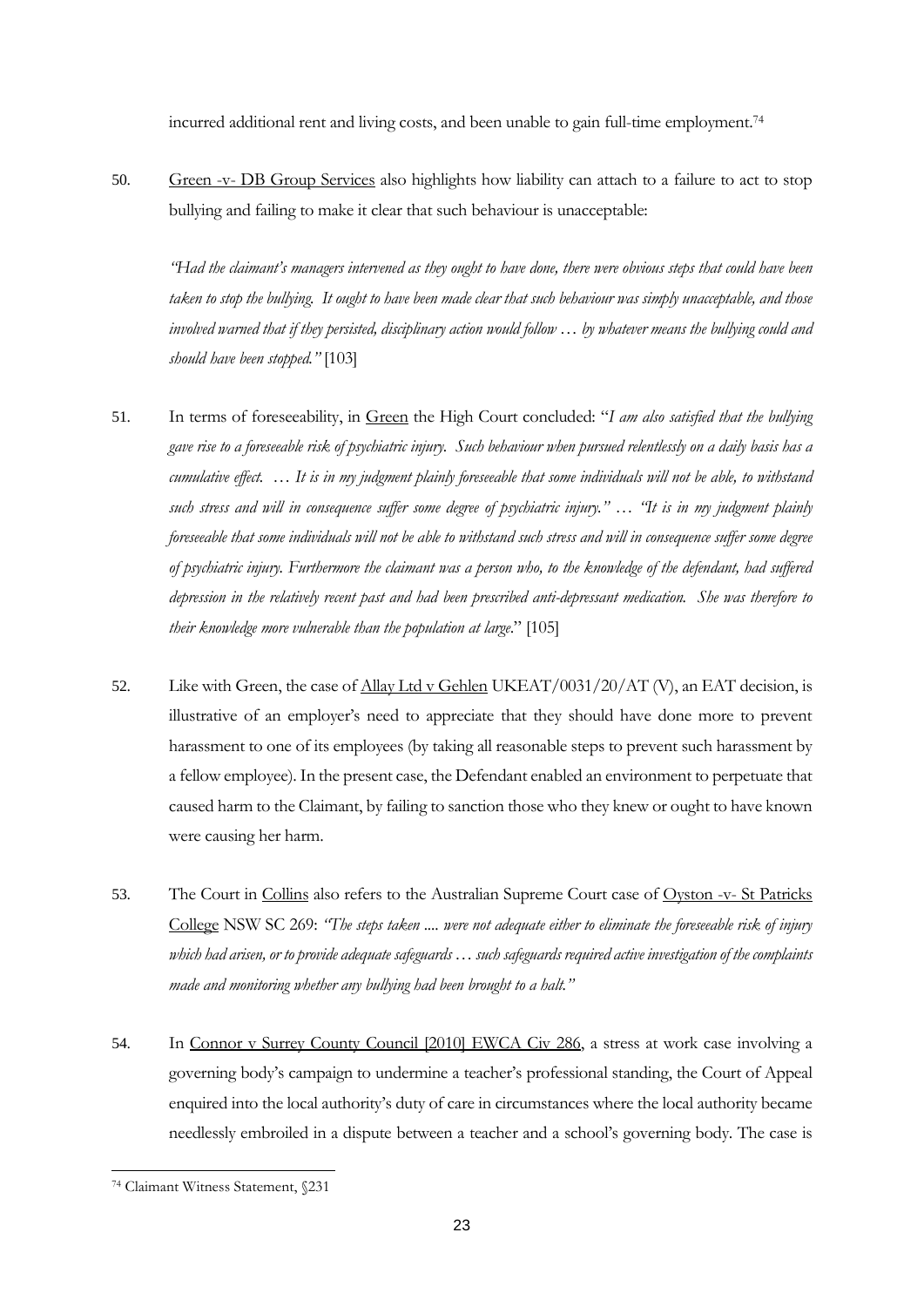also authority that the court's conclusion on duty of care can be sensitive to the particular facts.

- 55. In this case, the local authority went "*wrong*", so said Sedley LJ "*in temporising and compromising with [what was going on between the teacher and governing body] instead of protecting the head, the staff and the school from it*". [121] Thomas LJ added: "*There can be no doubt that the Council and in particular Dr Paul Gray, the Director of Education and Ms Wright, the Director of Schools, and its other senior officers lost sight of their duties to the school by failing to ensure that there was provided a proper structure of governance at the school. Instead, by their vacillation and appeasement, they allowed a dysfunctional system of governance to develop and persist*." [126]
- 56. Applying this caselaw to the Claimant's case it is clear that the University knew that the conduct of its students and staff would give rise to a foreseeable risk of psychiatric injury to the Claimant. It is plain that the relentless nature of the vilification campaign against the Claimant and the Defendant's failure to address both the bullying and the complaint about it would have had such an effect. The Defendant's actions did nothing to stop the bullying and harassment. Further, the Claimant was, to the Defendant's knowledge, more vulnerable by virtue of her being an international student who was repeatedly confused by English university processes and isolated from her support networks.
- 57. The Defendant's breaches caused the Claimant loss and damage. This is contained in the Claimant's updated Schedule of Loss [CB-232], her second statement with respect to special damages, and in the expert reports of Dr Slinn [CB-240-243] and Dr Cullen [CB-244-266], plus her Student Counselling records, the Staff Counselling Records, and the Vulnerable Students record. The Claimant has provided an updated Schedule of Loss, representing the present position; the first Schedule of Loss having been served in June 2020, 18 months ago.
- 58. The Defendant knows and accepts that the Claimant suffered personally as a consequence of its actions. In November 2019 it offered payment to the Claimant in the sum of  $\ddot{\rm 15,000}$  for "*the distress and inconvenience that you have suffered, in line with the maximum figure normally recommended by the Office of the Independent Adjudicator for Higher Education (OIA) in serious cases*". It did so in order to "*put [the Claimant] in the position that [she] would have been in before these events occurred*". [DB – 256] This would not have been offered if the Defendant did not consider the sum to represent a loss consequential on their failings.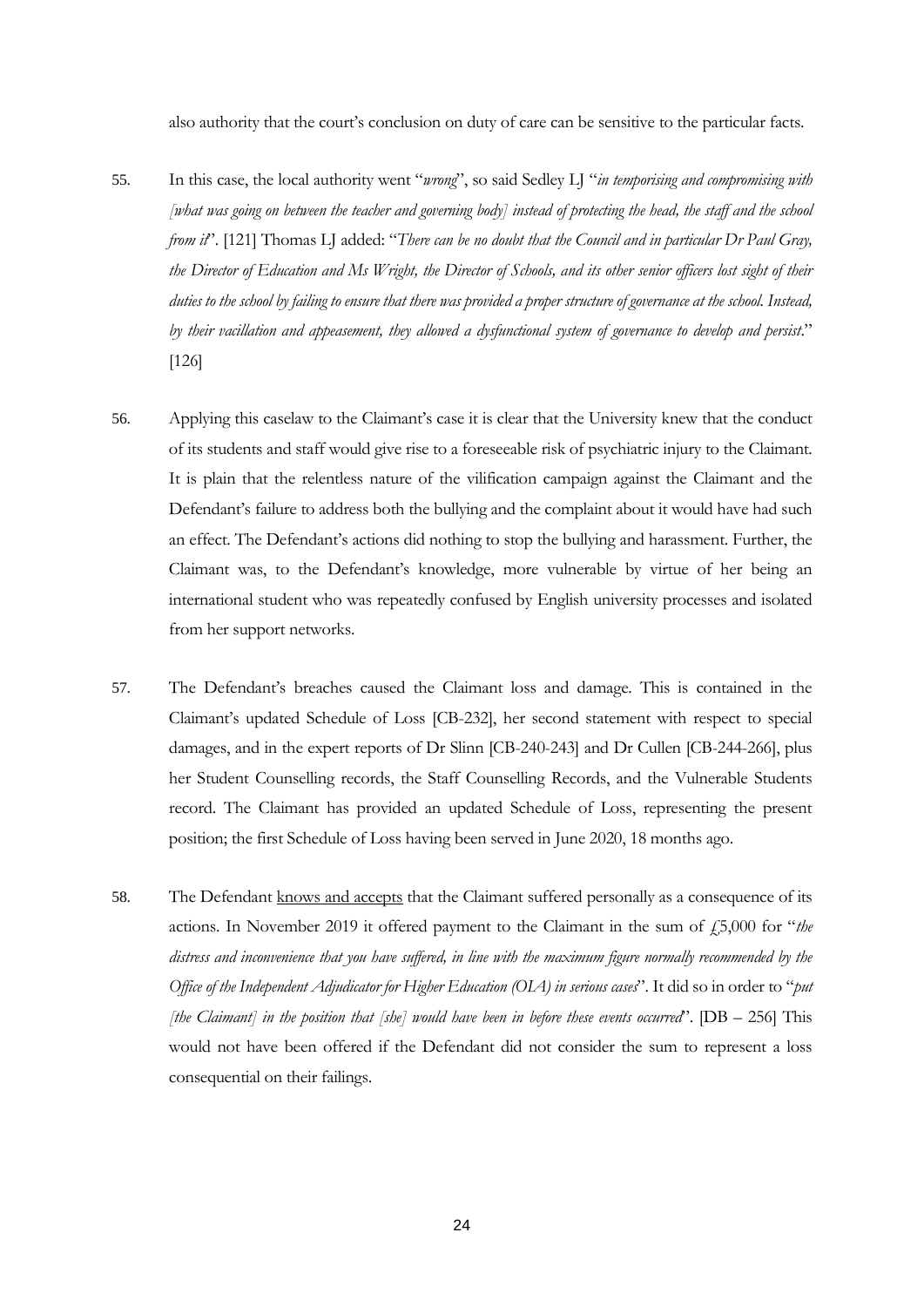# **B Contractual claim**

- 59. There was an (undisputed) contractual relationship between the Claimant and the Defendant, entered into in November 2017. The Claimant contends that damages in contract also arise from the facts in this case.
- 60. As set out in the Particulars of Claim, it was an implied term of this contract that the University would exercise reasonable care and skill in carrying out services towards the Claimant and not fall below the standards to be expected of a reasonable University education-provider. Every contract to supply a service is to be treated as including a term that the trader must perform the service with reasonable care and skill (s.49 Consumer Rights Act 2015).
- 61. The University owed the Claimant a contractual duty to exercise reasonable care and skill in the provision of its services throughout the course of her PhD. Abramova v Oxford Institute of Legal Practice [2011] EWHC 613 (QB) is authority that Section 13 of the Supply of Goods and Services Act 1982 (now the Consumer Rights Act) "*implie[s] a term that the educational services would be provided with reasonable care and skill. The effect of that term [is] to imply a term that the educational services would be provided without negligence*." [58]
- 62. The Claimant did not receive the service that she expected from Bristol University. She did not get from the Defendant what she was contractually entitled to, namely a complaint that was handled fairly or disciplinary procedures that were managed fairly and transparently.
- 63. It cannot be fair for a complaint that starts in January 2018 to come to a conclusion in December 2019. It cannot be fair or transparent for disciplinary proceedings against the student who has bullied and harassed you, in breach of the University's rules and regulations, to be terminated without reason and without clarity.
- 64. The Defendant's policies, rules and regulations can be used to interpret and integrate the contract. <sup>75</sup> The Rules and Regulations for Students ("the Regulations") includes an "*Agreement [that] forms the basis of the relationship between [the student] and the University from the time you accept an offer of a place for your Programme."* Other rules and regulations form part of this "*Agreement, including the rules and regulations for health, safety and welfare, student discipline, examination regulations, fees, fitness to practise, acceptable behaviour expected of you, academic integrity, research conduct and misconduct and the use of*

<sup>75</sup> PoC §9-11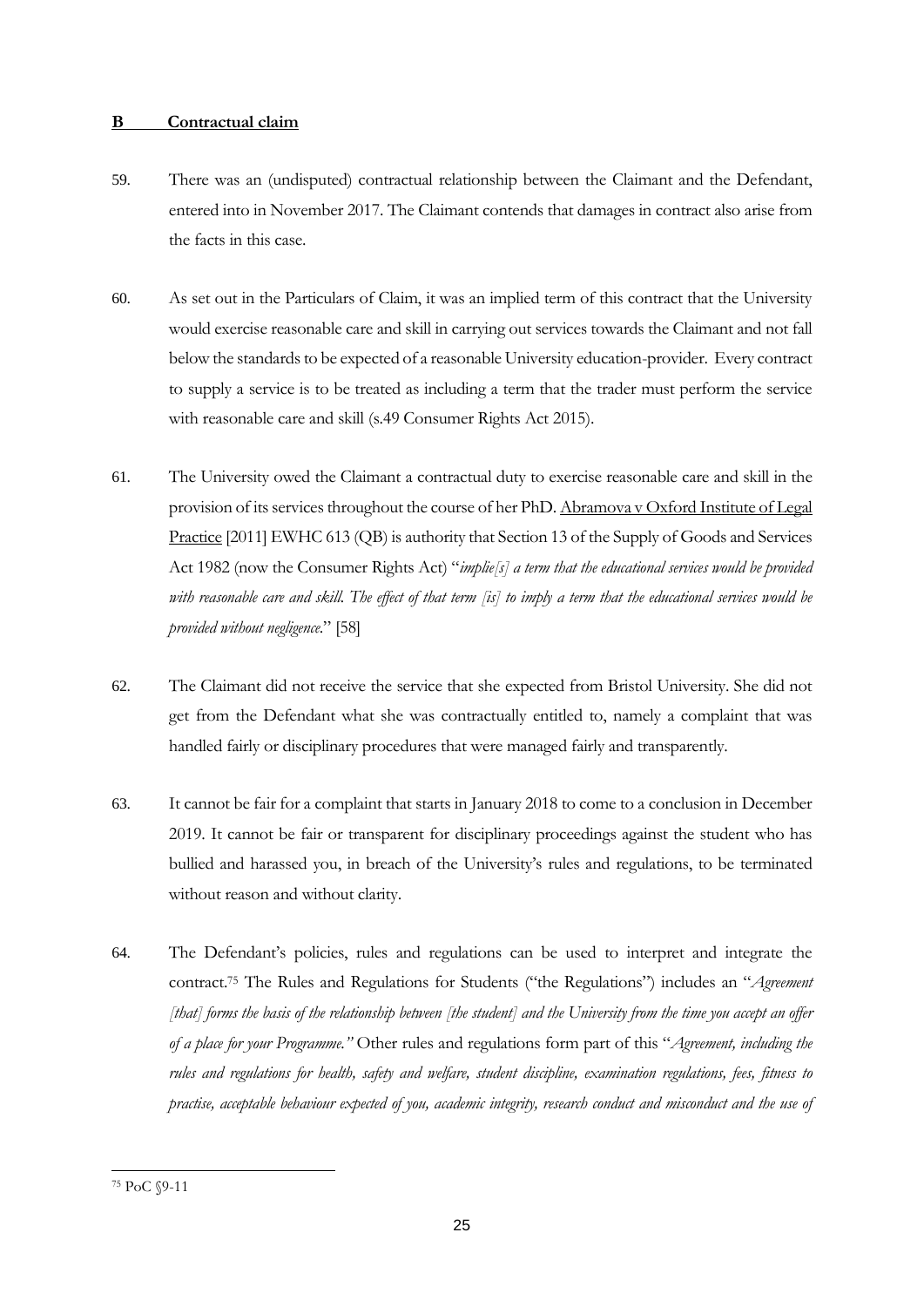*computer and library facilities."<sup>76</sup>*

65. These Regulations include agreement that the Defendant will:

*"• operate a fair and transparent disciplinary procedure as set out in our Student Disciplinary Regulations*

*• enable you to make a complaint about matters that affect you and to appeal against decisions made about you* 

*• handle any complaint or appeal fairly, according to our Student Complaints Procedure and Examination Regulations"*

66. It further sets out that students are expected to:

*"• comply with University rules and regulations regarding student behaviour, attendance and unacceptable behaviour."*

- 67. The Claimant submits that the Defendant breached its implied term in failing to undertake the above with the requisite care and skill.
- 68. Loss and damage is recoverable in law, as foreseeable losses arising from the Defendant's breach of contract. Such losses are set out in the Claimant's witness statement and updated Schedule of Loss.
- 69. As in Buckingham and Others v Rycotewood<sup>77</sup>, the Claimant seeks damages arising from the Defendant's failure to exercise reasonable care and skill in carrying out these university services towards her.

# **C Discrimination**

- 70. The Claimant also argues several breaches of the Equality Act 2010:
	- 70.1 Unlawful indirect discrimination on the basis of sex (s.19)
	- 70.2 Victimisation (s.27)

<sup>76</sup> DB - 1141

<sup>77</sup> Before HHJ Harris QC, Warwick County Court [2003] – a useful summary of damages arising from breach of contract in higher education – including general damages for loss of enjoyment of the course.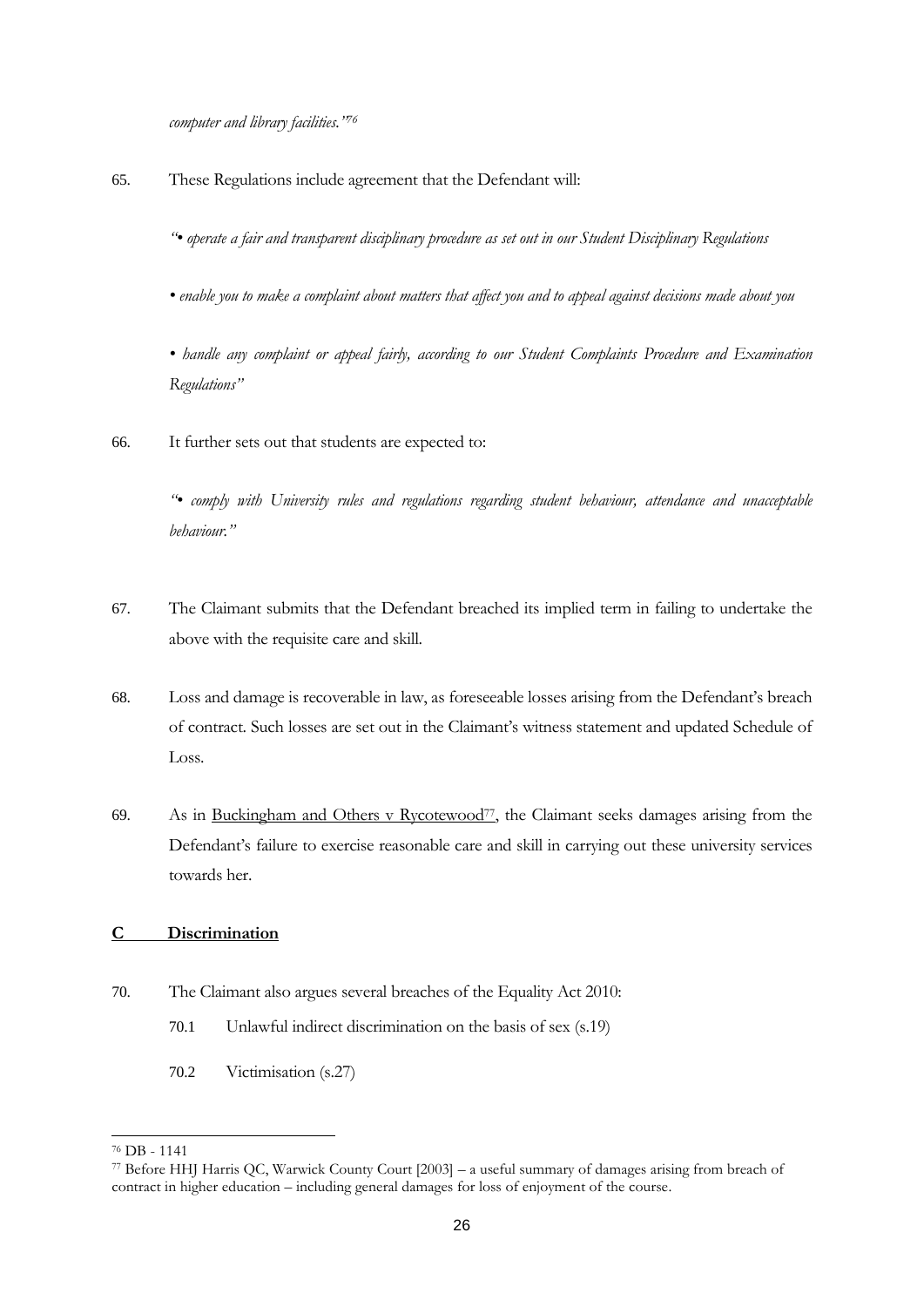70.3 Sexual harassment (s.26)

- 71. The Claimant seeks damages for injury to feeling in respect of the above.
- 72. The Claimant has set out an agreed summary of the law of discrimination, and the issues in dispute, separate to this document.

#### **Submissions on discrimination**

- 73. It may be tempting to consider this case as simply one in negligence and breach of contract. It must however be given its full context and be viewed through the prism of the Equality Act 2010. This is, after all, also a case against a public body.
- 74. The Claimant has provided the cases of Forstater v CGD Europe and Others UKEAT/0105/20/JOJ and Miller v College of Policing [2021] EWCA Civ 1926 as valuable context to this dispute, and as evidence of the reasonableness and lack of any misconduct in the Claimant's views. Her deeply held philosophical views regarding "sex-based rights" as set out in her witness statement are now protected views under section 10 of the Equality Act 2010.
- 75. The Claimant was a female student who advocated for the advancement of women's rights, described in her witness statement as "sex-based rights". This came into direct conflict with trans activists who considered that her views – which are inextricably linked to her being female should not be aired publicly and must be condemned.
- 76. The Defendant's witness, Mr Feeney, rightly accepted that the Claimant's political/ campaigning views arose from, related to, and were intertwined with the Claimant's sex, her being female.
- 77. Clearly the University also saw this issue as one where matters of discrimination, freedom of speech and human rights were relevant. They considered, however, that there was a complete equivalence to be allowed between AA's rights and conduct (and that of other students and staff who were also trans-activists) and those of the Claimant. This was wrong.
- 78. The Claimant never complained about or condemned the views of the trans activists. She complained not about their views, but about their vilification, silencing and condemnation of her and the organisations she works with, who speak up about women's rights. Their conduct in advancing their position including mass social media action, no-platforming, dishonest open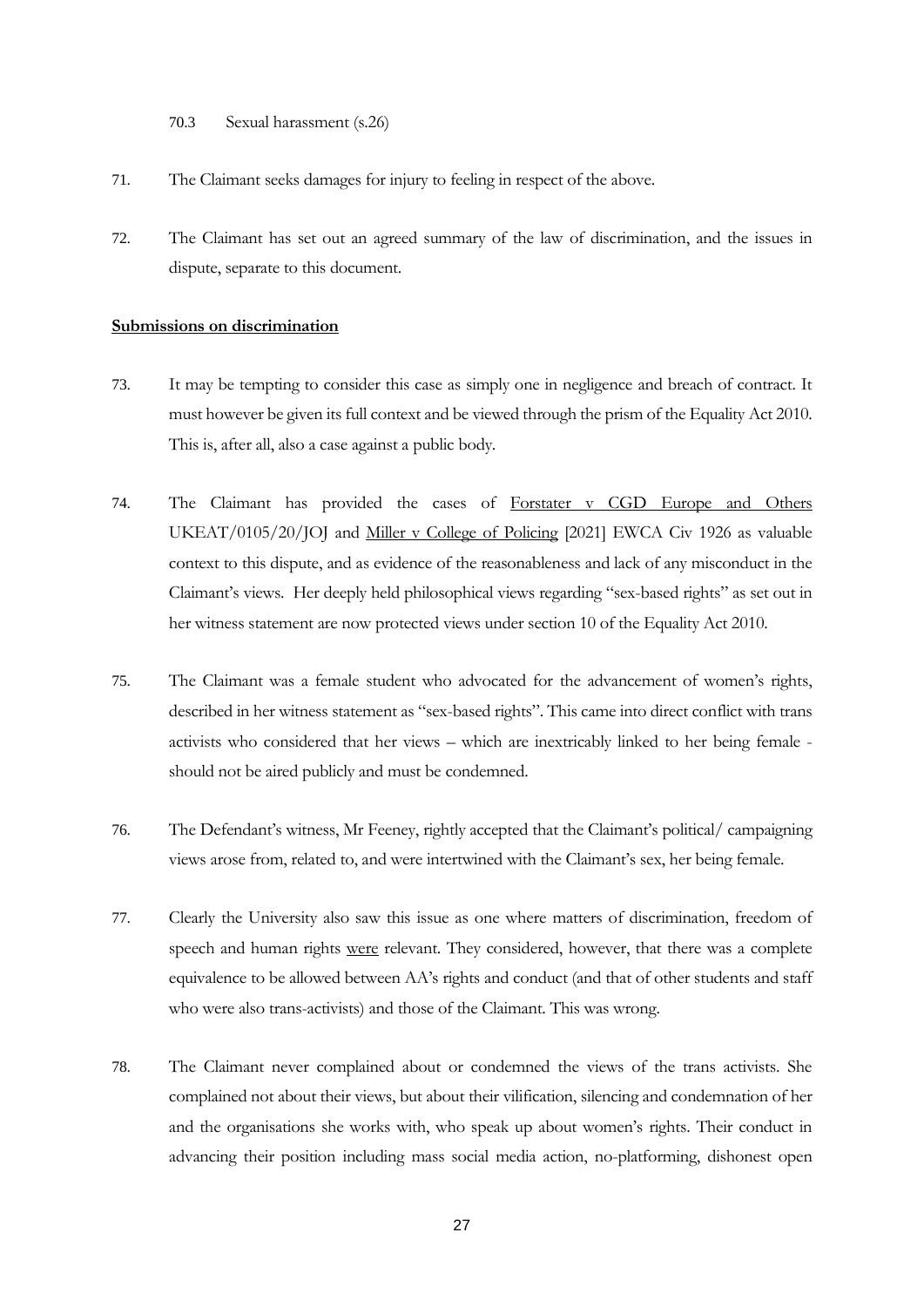letters, use of misogynist language, distributing pamphlets that endorsed violence against women, and storming venues in balaclavas.

- 79. The Defendant's witnesses accepted that the conduct of these transactivists at the University was intimidating. By contrast, the Claimant carried out no such misconduct.
- 80. However, despite apparently accepting the conduct of AA to be wrong and despite accepting that AA's conduct impacted and harmed the Claimant, they utterly failed to condemn AA's conduct and that of AA's peers. The disciplinary action taken against AA was fruitless. AA is now employed by the Defendant. The Defendant sought to support rather than discipline AA: "*our priority is to ensure [AA] feels supported by the school at this time*"78. AA was vindicated by the University capitulating.
- 81. The Defendant now has several policies that support trans-activism (and highlight the existence of the PCP), but none that specifically support feminism. The Defendant's own employees participated in the Open Letter and further disseminated it. The University's Equality, Diversity & Inclusion Manager advised Legal Services to take no action back in March 2018 when the Claimant's complaint was first received, *"due to the principles of freedom of speech being applied to both*  sides".<sup>79</sup> This corporate adoption of such views makes the finding of the PCP pleaded an inevitability.
- 82. By November 2019 senior employees of the Defendant are calling the Claimant's cheerful correspondence about a women's event she was running "*sh\*tty*" and that there is "*no need to prioritise [the Claimant's] email*".<sup>80</sup>
- 83. Adverse inferences can be drawn too from the Defendant's choice of witnesses. They did not bring the decision-makers to give evidence, nor did they ask any of the University's senior/corporate leadership to attend (save for arguably Ms Weldes, who claimed to have zero knowledge of the contentious high-profile issues that were affecting the Claimant and the wider University community).
- 84. The Defendant thus indirectly discriminated against the Claimant, contrary to section 19 of the

<sup>78</sup> DB – 243 - No reason was given for this express prioritisation of AA over the Claimant, and nobody on email exchange appears to have seen anything surprising in this comment.

<sup>79</sup> DB - 194

 $80$  DB  $- 250 - 251$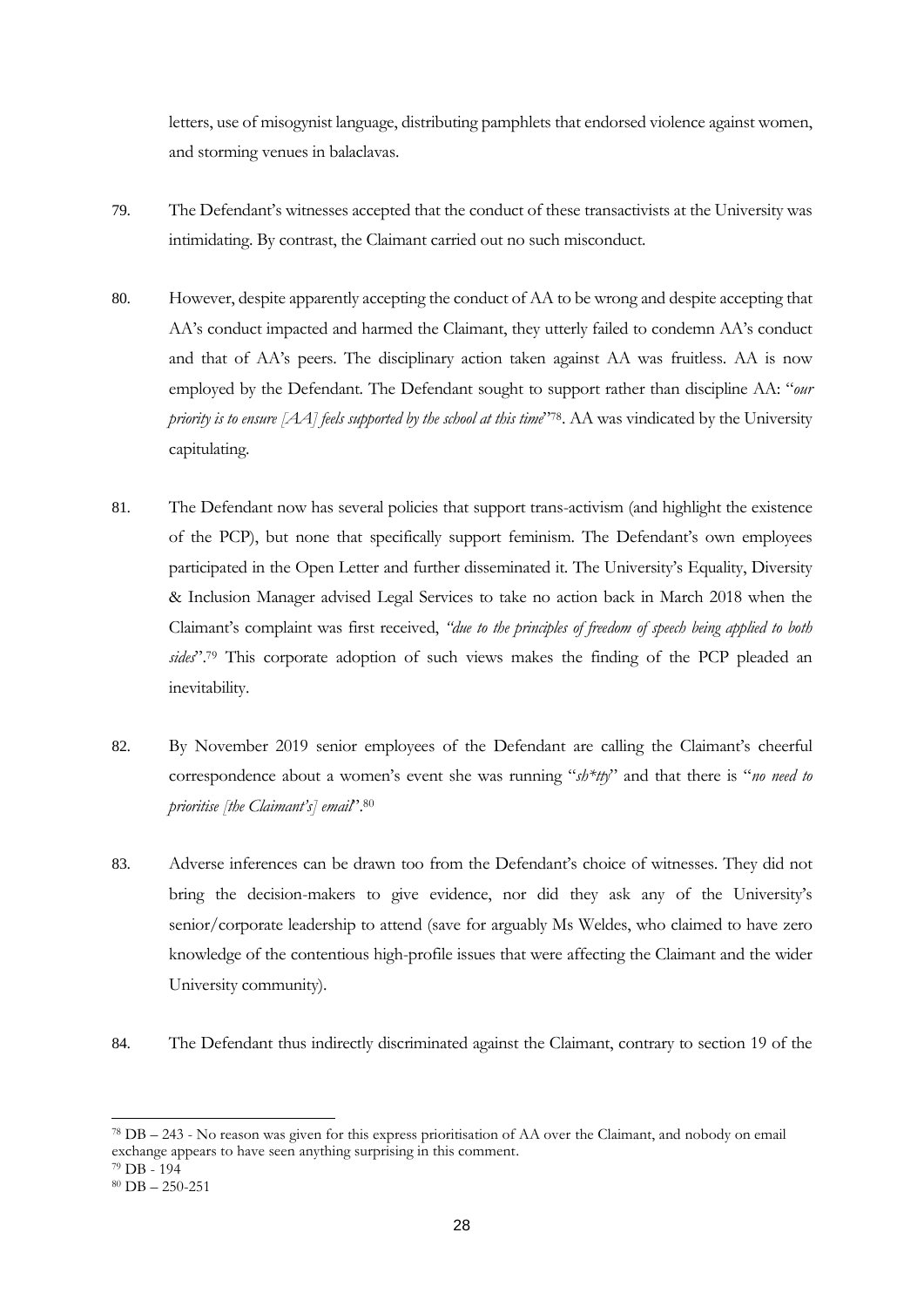Equality Act 2010, by applying a Policy, Criterion or Practice ("PCP")<sup>81</sup> of not sanctioning students who rely on "trans rights" activism to justify their conduct. The Defendant prioritised trans activism over women's rights. The Defendant argues that its reason for dropping the disciplinary proceedings was simply AA's mental health – but as highlighted in the crossexamination, the reason was clearly to do with AA's rights as a transactivist and the Defendant's view that this was just a case of competing views ("*both sides*").

- 85. The existence of this PCP is clearly proven through the Defendant's own corporate documents, its public statements, how it co-ordinated and sided with gender identity groups in its internal and external affairs, in how it tolerated bullying, harassment and violence against gender critical feminists, how it deals with other women's complaints including regarding proposed removal of the word "*maternity*" in the University's maternity policy<sup>82</sup>, in abandoning the disciplinary procedure against AA, in failing to take any action in respect of AA's breaches of confidentiality, and finally, in employing AA despite their misconduct.<sup>83</sup>
- 86. This PCP can be inferred from all the facts and circumstances in this case. If no explanation is put forward or if the Court considers the explanation of the D to be inadequate or unsatisfactory it will be legitimate for the tribunal to infer discrimination. The process of inference is a matter of applying common sense and judgment to the facts. 84
- 87. This PCP has the effect of complaints against such students not being adequately pursued. This in turn has the effect of preventing people who suffer from unacceptable behaviour by these students from receiving the benefit of those policies, including the prevention of and protection from such bullying, harassment and intimidation. These are substantial disadvantages.
- 88. A one-off act might amount to a PCP but only if it will or would be done again in the future if a hypothetical similar case was to arise - the University's witnesses confirmed in cross-examination that they would do the same again.
- 89. The Defendant's disciplinary and complaints process substantially disadvantaged the Claimant. These substantial disadvantages are experienced most particularly by women. The targets of such bullying, harassment and intimidation are disproportionately women.

<sup>81</sup> Environment Agency v Rowan [2008] ICR 218; Agreed Legal Summary

<sup>82</sup> Claimant Witness Statement, §206-211

<sup>83</sup> Claimant Witness Statement, §229

<sup>84</sup> Dr Anya v University of Oxford and Anr [2001] EWCA Civ 405 [7-8]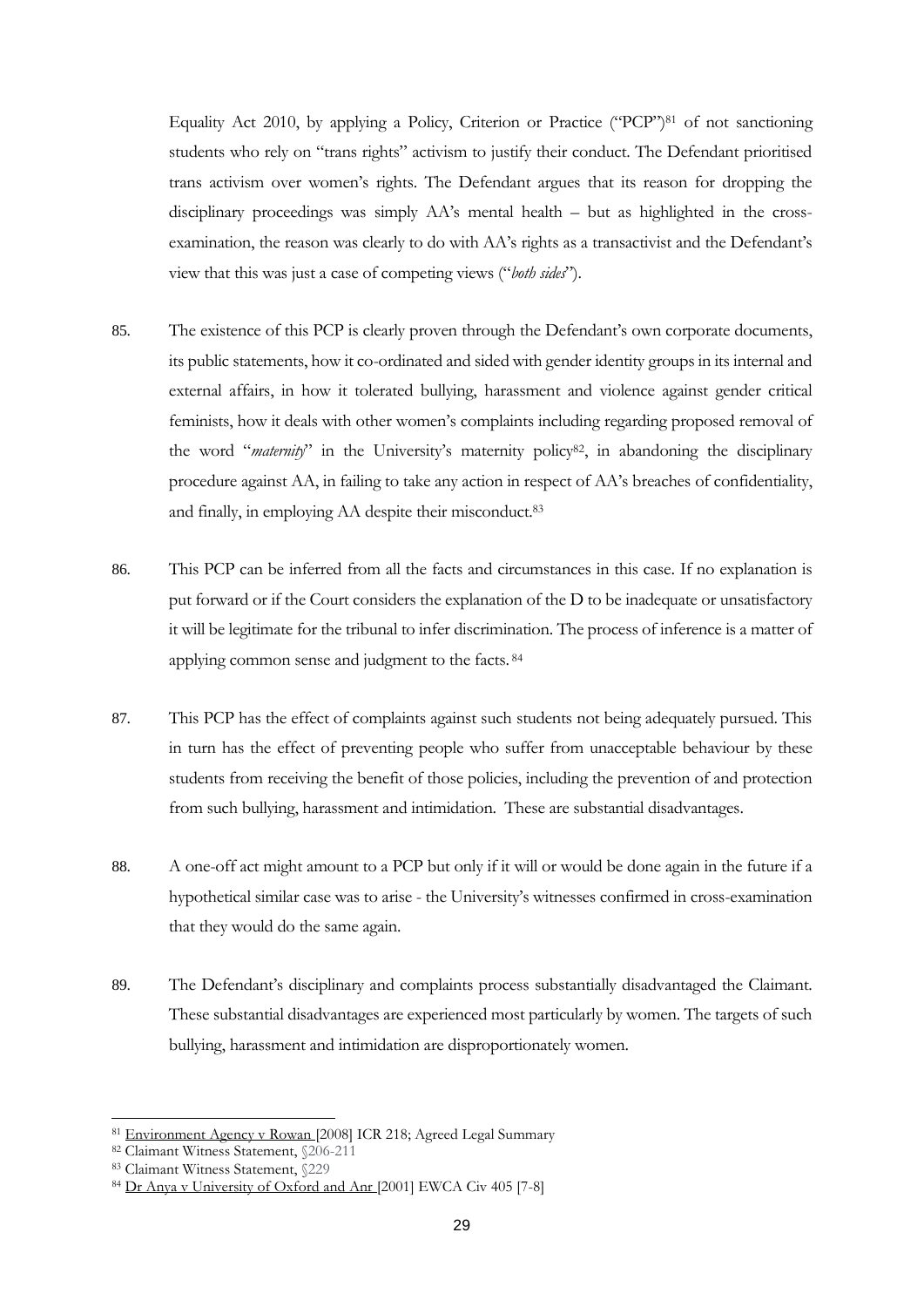- 90. The Claimant relies on the factual witness statements and exhibits of Naomi Cunningham of Sex Matters, Judith Green of Women's Place UK, and Dr Nicola Williams of Fair Play for Women, which demonstrate this disproportionate impact on women. The evidence includes statistical analysis of those who attend events and support their causes – they are overwhelmingly female. The Defendant has failed to counter this evidence – this is because they cannot counter this evidence.
- 91. The Defendant is unable to justify its treatment. The Claimant does not accept the legitimate aims set out. Their approach was disproportionate and unbalanced.
- 92. In terms of victimisation, the Claimant also carried out a number of protected acts (several of which are accepted as such by the Defendant (Defence -  $\degree$ 79)).
- 93. The Claimant suffered detriment from the Defendant because of these protected acts (contrary to section 27, Equality Act 2010). A detriment means being put at a disadvantage. The Claimant was clearly put at a disadvantage by the Defendant's conduct – for instance through the impact the Defendant's actions had on her PhD and in the way in which the Defendant dealt with her complaint.
- 94. The Defendant also engaged in unwanted conduct related to or connected with the Claimant's sex, contrary to section 26(3) Equality Act 2010. The Claimant suffered detriment as a result.
- 95. The conduct had the purpose and effect of violating her dignity and creating an intimidating, hostile, degrading, humiliating or offensive environment for the Claimant inside her academic institution. The unwanted conduct has features that directly and indirectly relate to the protected characteristic of sex. If unwanted conduct is not intended to cause distress, it can still have the effect of violating a person's dignity or creating an offensive environment. It can also be witnessed or overheard – indeed the evidence of harm to the Claimant's friends who were also attacked by other transactivist students (such as AA who threw a drink over a female friend of the Claimant) is relevant here.
- 96. Guidance can be drawn from the harassment cases of Conteh v Parking Partners Ltd [2010] UKEAT/0288/10/SM and Unite the Union v Nailard [2018] EWCA Civ 1203.
- 97. The Claimant further submits that evidence of discrimination is prima facie evidence of negligence and of breach of contract – a discriminating university evidently falls below the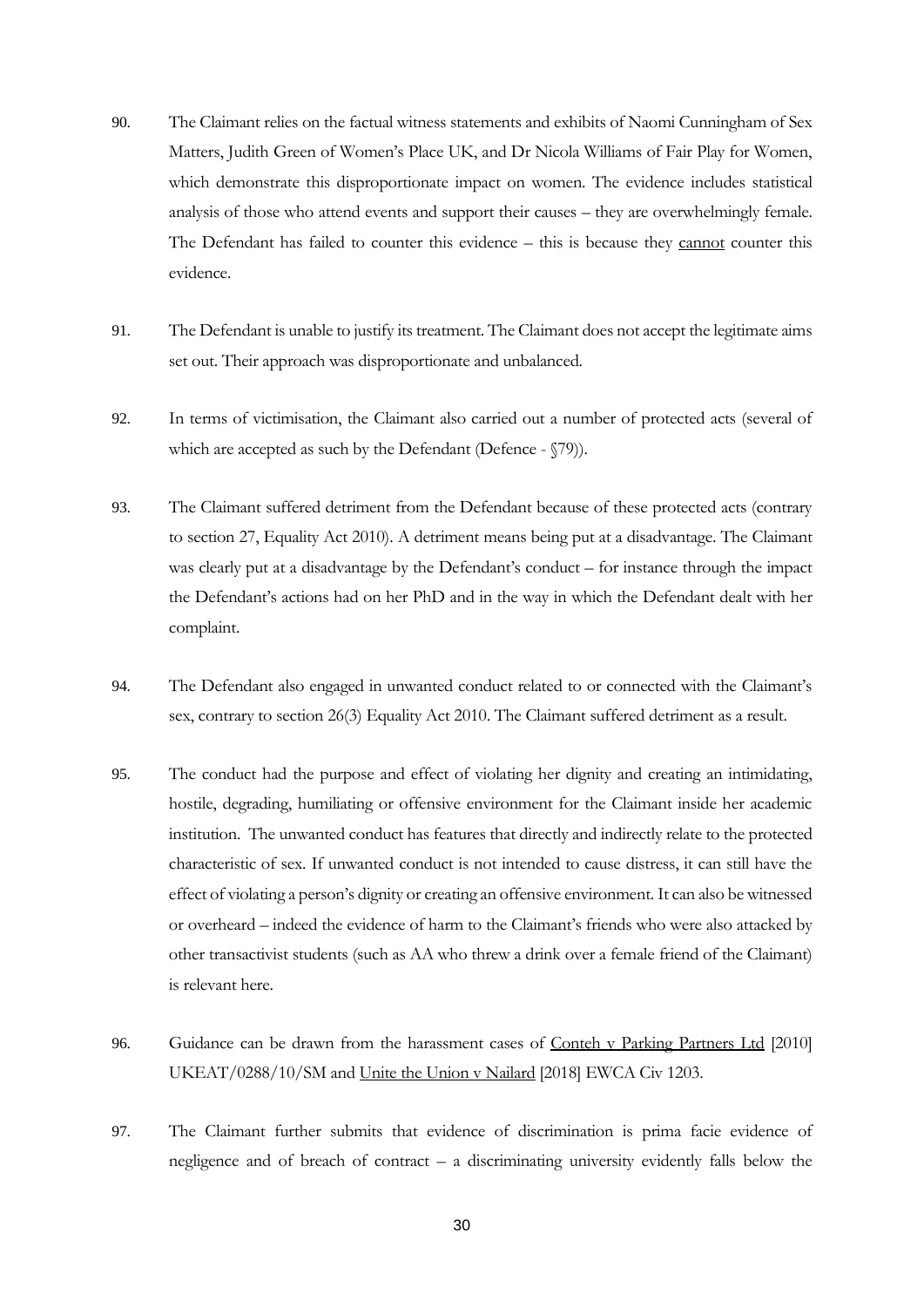standards to be expected and is a breach of the duty in respect of care and skill.

### **D Limitation**

- 98. The Claimant does not consider any of her claims to be out of time as the Defendant states.
- 99. Her claims arising from breach of duty (in negligence and in contract) are in time.
- 100. The claims under the Equality Act 2010 are also in time. The Claimant brings her sex discrimination claims in relation to acts extending over a period of time, culminating in her complaint being formally and finally dismissed by the Defendant on 19 December 2019. The acts relied on were not unconnected or isolated specific acts by the Defendant but a long-term, systematic pattern of linked acts.
- 101. The Claim was issued on 19 June 2020, causing the final act to be in time and those preceding matters from February 2018 to also be in time. If so required, the Claimant relies on Section 118(1)(b) of the Equality Act 2010; the test applied by the court is what is "*just and equitable*" in the circumstances.<sup>85</sup> The Defendant failed to seek that this issue be addressed as a preliminary issue or at CCMC.

#### **E Quantum**

- 102. The breaches set out above caused the Claimant loss and damage. The Claimant seeks general damages, special damages, and damages for injury to feeling, in addition to a finding of discrimination.
- 103. In terms of causation, Dr Slinn diagnosed an adjustment reaction with prolonged depressed mood as a result of the Defendant's actions: *"The clear precipitant for her current mental state appears to be the treatment that she's been receiving on social media from her fellow student combined with what she feels was an inadequate response from Bristol University who have failed to protect her from bullying. In my opinion this is best considered to be an adjustment reaction, that is distress and an emotional response to having to adapt to the circumstances she finds herself in. Unfortunately, as these circumstances are on-going, so is her distress."*

*6.3 My diagnosis at this time would be of a prolonged adjustment disorder with mixed anxiety and depressive features. 86*

<sup>85</sup> Commissioner of Police of the Metropolis v Hendricks ([2002] EWCA Civ 1686; [2003] ICR 530

<sup>86</sup> CB-260, §6.3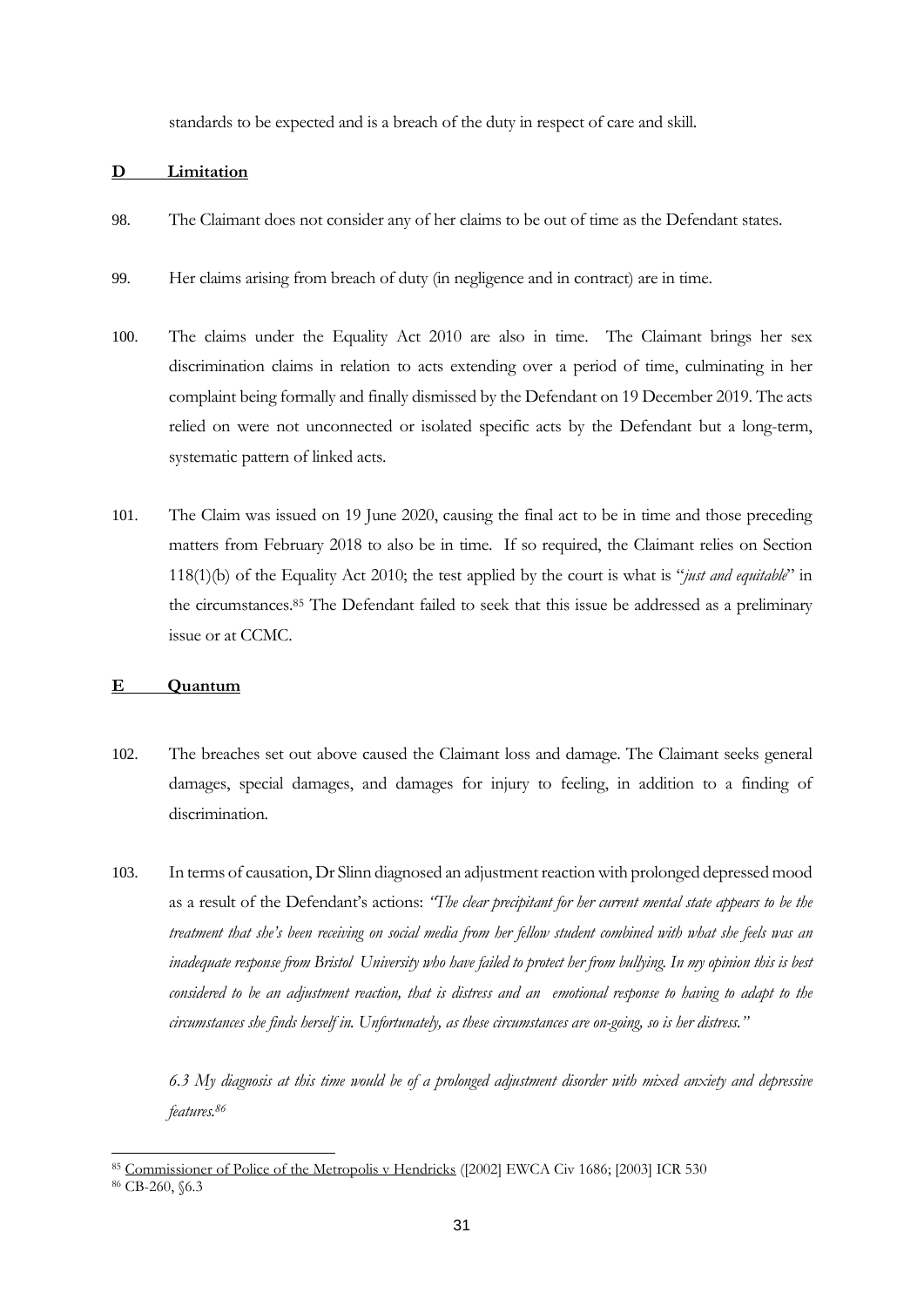104. Dr Cullen also diagnosed an adjustment disorder precipitated by the Defendant's conduct. He states, "*I asked Ms Rosario-Sanchez whether she felt that her mental health was affected more by the social media campaign or by the university, and she said that it was the university*."<sup>87</sup>

### **General damages**

- 105. General psychiatric damage is set out in Chapter 4 of the **Judicial College Guidelines** ("JCG"), 15<sup>th</sup> Edition, Section (A). The Claimant also relies on several quantum reports<sup>88</sup> involving psychiatric damage caused by bullying to help guide how general damages can be awarded in this case.
- 106. The Claimant relies upon the expert report of Dr Cullen, consultant psychiatrist, dated 21 July 2021 in support of her claim for general damages, and of Dr Slinn, consultant psychiatrist, dated 2 December 2019. The Claimant has sustained psychiatric damage.
- 107. The Claimant scored 26 on the BDI II questionnaire, indicative of clinically moderate depression. 89
- 108. The JCG set out a range of factors to take into account as follows:
	- 108.1 **The Claimant's ability to cope with life, education and work.** The Claimant has proven that activities of daily living were interfered with, including her ability to cope with life, education and work and her personal relationships. Her psychiatric condition is intrusive as follows:
		- 108.1.1 **Life:** The Claimant has low mood, poor concentration, poor sleep, struggles to enjoy things and has limited motivation. She is angry and has significant anxiety. She suffered with panic and difficulty breathing.<sup>90</sup> As a writer and women's rights activist, her life is intertwined with her education.
		- 108.1.2 **Education**: The Defendant's actions caused the Claimant's academic studies to come to a standstill. There is evidence of a marked deterioration between the Claimant's long-standing and energetic academic career prior to attending

<sup>87</sup> CB-252, §2.11

<sup>88</sup> PHILLIPS v GREAT WESTERN AMBULANCE SERVICE NHS TRUST (2015); BRYONY HODGSON v CO-OP GROUP LTD (2012)

<sup>89</sup> CB-254, §4.1

<sup>90</sup> Dr Slinn's report [241]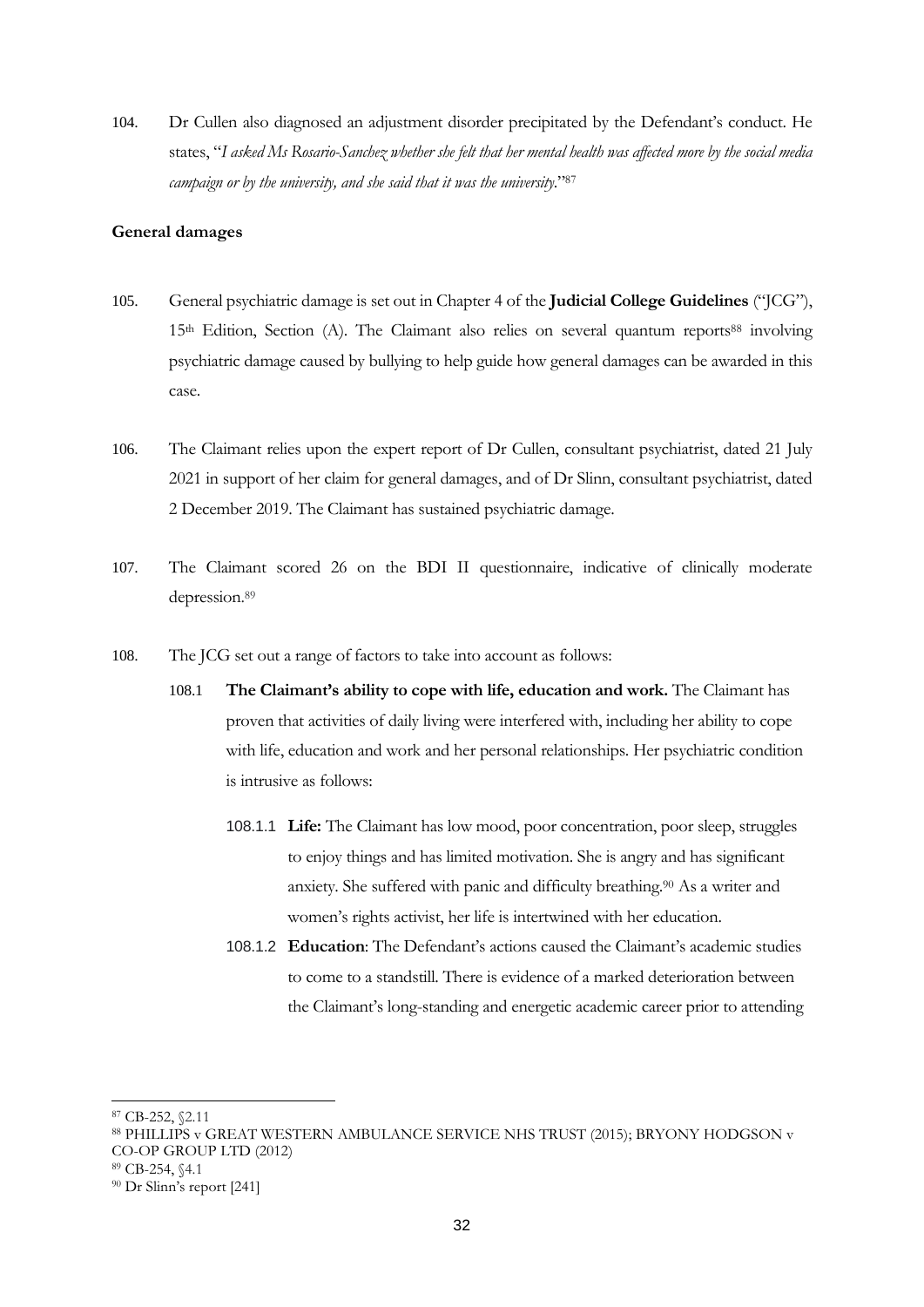Bristol University, and now.<sup>91</sup> Prior to 2019, the Claimant worked until 10pm in her own office and was excited by work. From 2019, the Claimant's ability to engage at all with her studies was so significant that she could not engage at all with her PhD.<sup>92</sup>

- 108.2 **The effect on the Claimant's relationships with family, friends and those with**  whom she comes into contact with: Her psychiatric state impacted her relationship<sup>93</sup>. She found it difficult to speak with friends about what was happening to her.
- 108.3 **The extent to which treatment would be successful/ Prognosis**: Dr Slinn expressed that: *"Unfortunately, I suspect that her symptoms will not resolve until either the bullying stops, or the situation is resolved in some other way by, for example, her leaving the university or the other individual stopping their behaviour."<sup>94</sup>* Dr Cullen considers that *"her psychological disorder should resolve once this case has resolved"* . <sup>95</sup> The litigation and the subject of the litigation are deeply intertwined – the Claimant considers the University have failed to address her bullying. In defending the action, those impacts perpetuate.
- 108.4 **Whether medical help has been sought**: The Claimant accessed the counselling provided by the University. The Claimant's evidence on this was that she repeated herself over and over again, and it had limited utility. As stated by Dr Slinn, "[the counselling received] *does not change the underlying problem of ongoing harassment, together with lack of validation of her concerns.*"<sup>96</sup>
- 108.5 **Further factors include:** the Claimant's psychiatric damage must be seen in the context of the Claimant having no family in this country. Her PhD centred on abuse of women by those in a position of power (men purchasing female bodies).
- 109. The Defendant argues that the Court should take into account other causal factors when determining causation and quantum. The Defendant, in distancing themselves from what happened, argues that it was just the negative social media that caused her mental health to decline and that this was outside of their duty of care. Yet this ignores how the Open Letter was edited and propagated by the Defendant's own staff and within its networks. It ignores how Bristol University students, including PhD candidates, to whom its behaviour policies applies,

<sup>91</sup> Oral evidence of the Claimant: "*From elementary, middle and high school, to undergraduate and my masters. These were all with hectic extra curriculars."*

<sup>92</sup> CB-251, §2.9

<sup>93</sup> CB-250, §2.8

<sup>94</sup> CB–258§5.12

<sup>95</sup> CB-263, §6.15

<sup>96</sup> CB-258 §5.12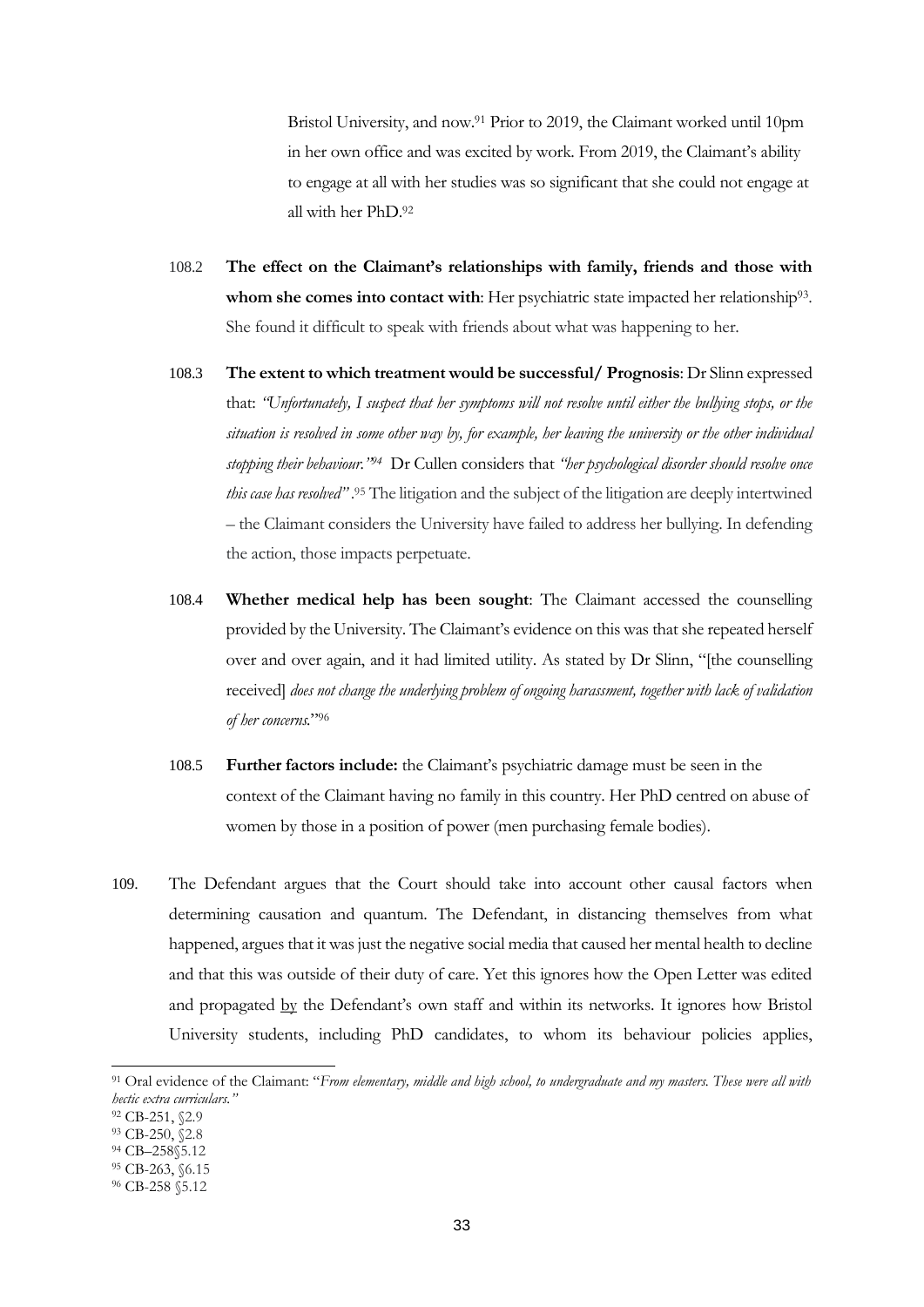participated in the social media onslaught. It ignores the intertwinement of the University's complaints and disciplinary processes and their impact directly on the Claimant.

- 110. The Defendant will nullify the impact on the Claimant by saying that the Claimant continued to write and participate in activism and events. They will cite Dr Cullen stating that "*My impression that she is in part consciously choosing not to engage with studies*."<sup>97</sup> This however ignores the Claimant's own evidence on this. She explained the difference between the amount of activities she participated in before her deterioration; she was a diligent activist, writer and campaigner. Her output as a result of the Defendant's conduct still deteriorated significantly.
- 111. The Defendant also relies on the Claimant's history of accessing some therapeutic support. But this was counselling sought due to the nature of the Claimant's academic and campaigning work in violence against women, not in respect of bullying or harassment she herself had sustained.
- 112. The Claimant was honest and open about this both in oral evidence, and when speaking to Dr Cullen: "She said that she did undergo counselling because of the difficult content of her research."<sup>98</sup> The expert did not consider this to be akin to a pre-existing diagnosis of anxiety or depression or similar. Dr Slinn equally did not note any notable psychiatric history.<sup>99</sup>
- 113. The Defendant will also highlight an apparent GP record of a history of depression and anxiety (and the Defendant will say this could pre-date their involvement). The Claimant when questioned about this, however, explained herself clearly. The Claimant explained that this entry was not right, and that she has not had any psychological difficulties prior to coming to Bristol to study. This is supported by the report of Dr Slinn, which confirmed the same.<sup>100</sup> Dr Cullen equally considered the Claimant's account of her history of mental health (including her access to support for her involvement in work involving violence against women) and arrived at the same conclusion.<sup>101</sup>
- 114. Dr Cullen found the Claimant to be: "*broadly consistent in her reporting of her mental health distress*."<sup>102</sup>
- 115. In Part 35 answers, Dr Slinn noted that the GP had not interrogated the suggestion that the

<sup>97</sup> CB-262, **§**6.11

<sup>98</sup> CB-253, §3.3

<sup>99</sup> CB- 241

<sup>100</sup> *"Raquel has not had any psychological difficulties prior to coming to Bristol to study"*

<sup>101</sup> "*I note Dr Slinn's findings, and historical references made by Ms Rosario-Sanchez regarding her mental health*." She has been "*broadly consistent in her reporting of her mental health distress*." CB 262

<sup>102</sup> CB-262, §6.9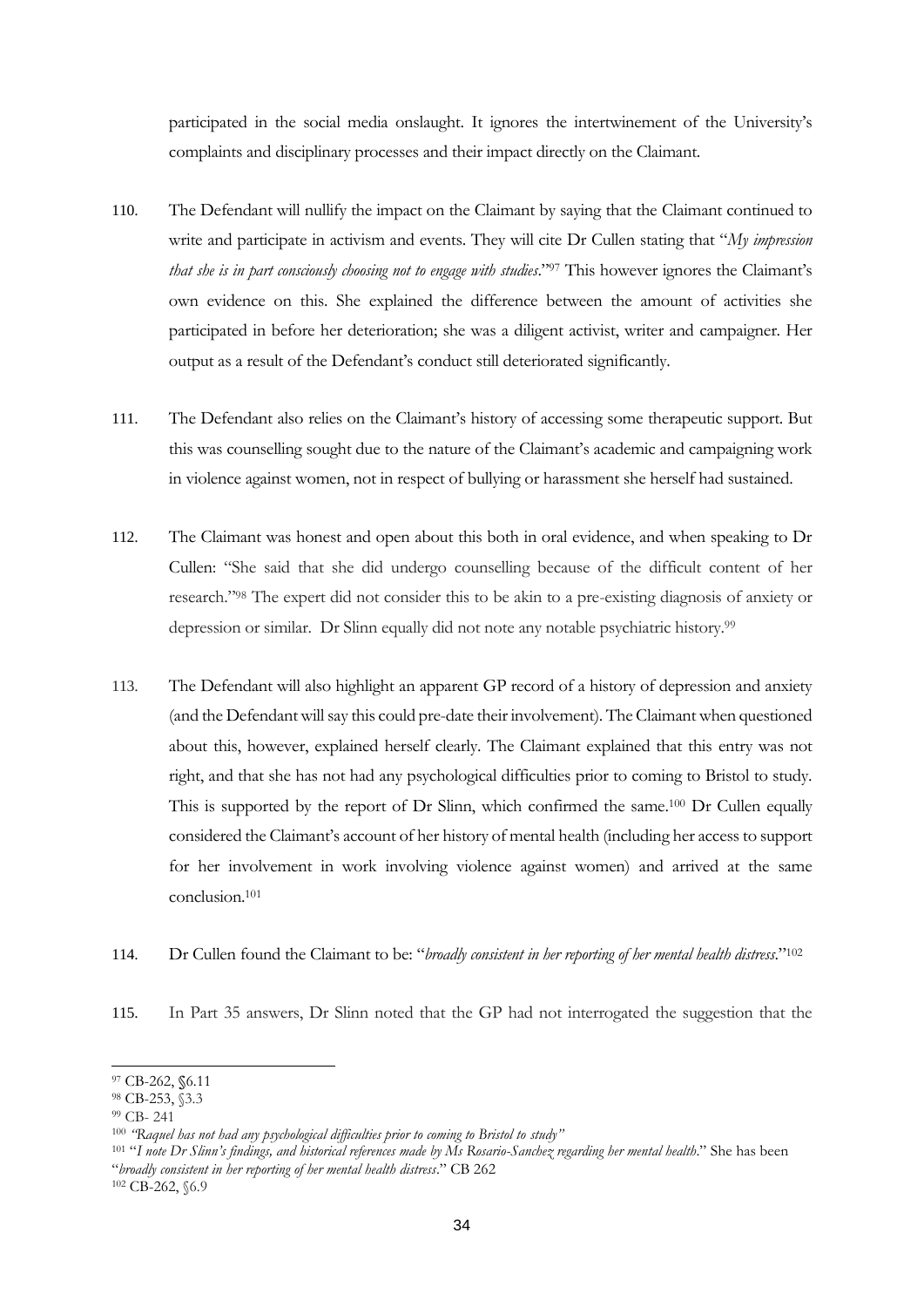Claimant had had a history of mental health problems, whether in terms of chronology, severity, number of episodes and any remissions.<sup>103</sup> No previous mental health entries exist in her GP records. The Claimant also explains in her witness statement that she does not have a previous psychiatric history. She has not experienced abusive relationships before. The Claimant also explained in oral evidence that in her country, people do not go to their GP for mental health problems. Any inference that the Defendant seeks to draw from the Claimant not referring to mental health problems in earlier GP appointments would be unfair.

- 116. Further, the Claimant's use of the word "*Summer*", when questioned about the onset of her psychiatric difficulties, quite innocently from her perspective as a Dominican Republican, includes – for her – the month of May.<sup>104</sup> That the "*Summer of 2019*" was when the Claimant really recognised her struggle does not mean that this is when her problems began.
- 117. The duration of the injury is therefore to be taken from January 2018 to present, when the Claimant first started to experience the effects of the harm being inflicted on her by staff and students. This results in a 4-year adjustment disorder, with depressive and anxiety elements. The Claimant accessed counselling from Spring 2018 until Spring 2020.
- 118. Dr Cullen did not confirm that Ms Rosario Sanchez's deterioration was caused "*purely by her perception of the motives of the University as regards specific matters/events*" (wording from the Defendant's Part 35 question).
- 119. The Defendant will rely on the University counselling that they provided, but this must be seen in the context that the University was the source of the reason for the counselling. This started in Spring 2018 and finished two years later, in Spring 2020.
- 120. Dr Cullen reported that the Claimant feels "*depressed on waking, and the rest of the day is a battle to motivate herself*" [CB-251, §2.9]. Low mood is triggered by "*anything to do with the university*". Her sleep pattern is "*terrible*". She has little energy.
- 121. To mitigate her loss, the Claimant returned to the Dominican Republic three times in the summer of 2019. That the Claimant would seek respite and escape as a result of the Defendant's conduct, as described in this claim, is entirely foreseeable and reasonable. These were not "holidays" but, as the Claimant describes, as an international student living on the other side of the world from

<sup>103</sup> CB-277, §2.4

<sup>104</sup> Oral evidence: "*I consider May to be part of the summer*."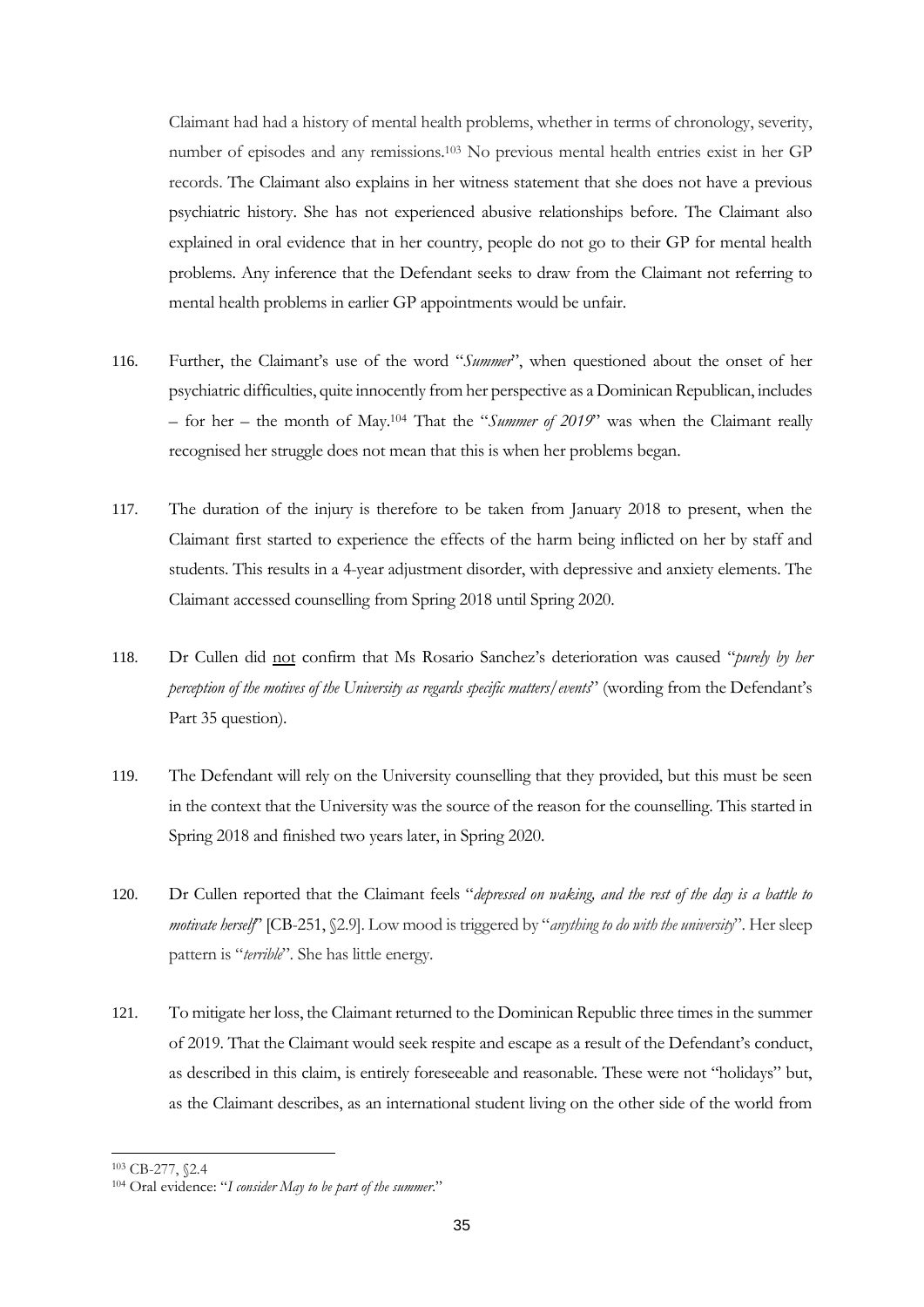her entire family, a chance to escape harm and recharge. Had she not done so she may well have been in an even worse position. She cannot be criticised for doing so. These are losses consequential on breach.

- 122. The Claimant also provides evidence, admitted by Application dated 2 February 2022, in support of her claim for special damages. Her witness statement explains the calculations clearly. She was not cross-examined at all on these special damages for rent and living costs incurred as a result of her PhD being delayed. She would have finished her PhD but for the Defendant's conduct.
- 123. Injury to feelings awards are to be made in accordance with the current "*Employment Tribunal awards for injury to feelings and psychiatric injury following De Souza v Vinci Construction (UK) Ltd [2017] EWCA Civ 87*<sup>"105</sup>: Such awards are separate to general damages for psychiatric injury.
- 124. The Claimant seeks "*an award in the middle of the middle Vento band, to reflect specifically those effects of the psychological injury she suffered which was expressly caused by the discriminatory element of the Defendant's conduct. The Claimant's psychological injury was aggravated by the fact that the Defendant's actions, including delay, in causing it were discriminatory. This was particularly exacerbated by the Claimant's personal situation, which is that she is a feminist, studying for a Doctorate in the field of violence against women and girls, who suffered psychological injury caused by the University at which she was studying, and as a result of her campaigning activity on behalf of women and girls." 106*
- 125. In addition to a declaration of discrimination and liability (which have inherent value to the Claimant), the Claimant accordingly seeks damages as follows: 107
	- 125.1  $\angle$  f 14,000 in general damages
	- 125.2  $\angle$  £35,000 in damages for injury to feelings
	- 125.3  $\angle$  £5,800 for rent and bills
	- 125.4 £2,200 airfares
	- 125.5 Interest

<sup>105</sup> Also known as the "Vento bands" or "Vento guidelines". [https://www.judiciary.uk/wp](https://www.judiciary.uk/wp-content/uploads/2013/08/Vento-bands-presidential-guidance-April-2021-addendum-1.pdf)[content/uploads/2013/08/Vento-bands-presidential-guidance-April-2021-addendum-1.pdf](https://www.judiciary.uk/wp-content/uploads/2013/08/Vento-bands-presidential-guidance-April-2021-addendum-1.pdf) <sup>106</sup> Schedule of Loss CB - 232

<sup>107</sup> As stated in oral submissions.